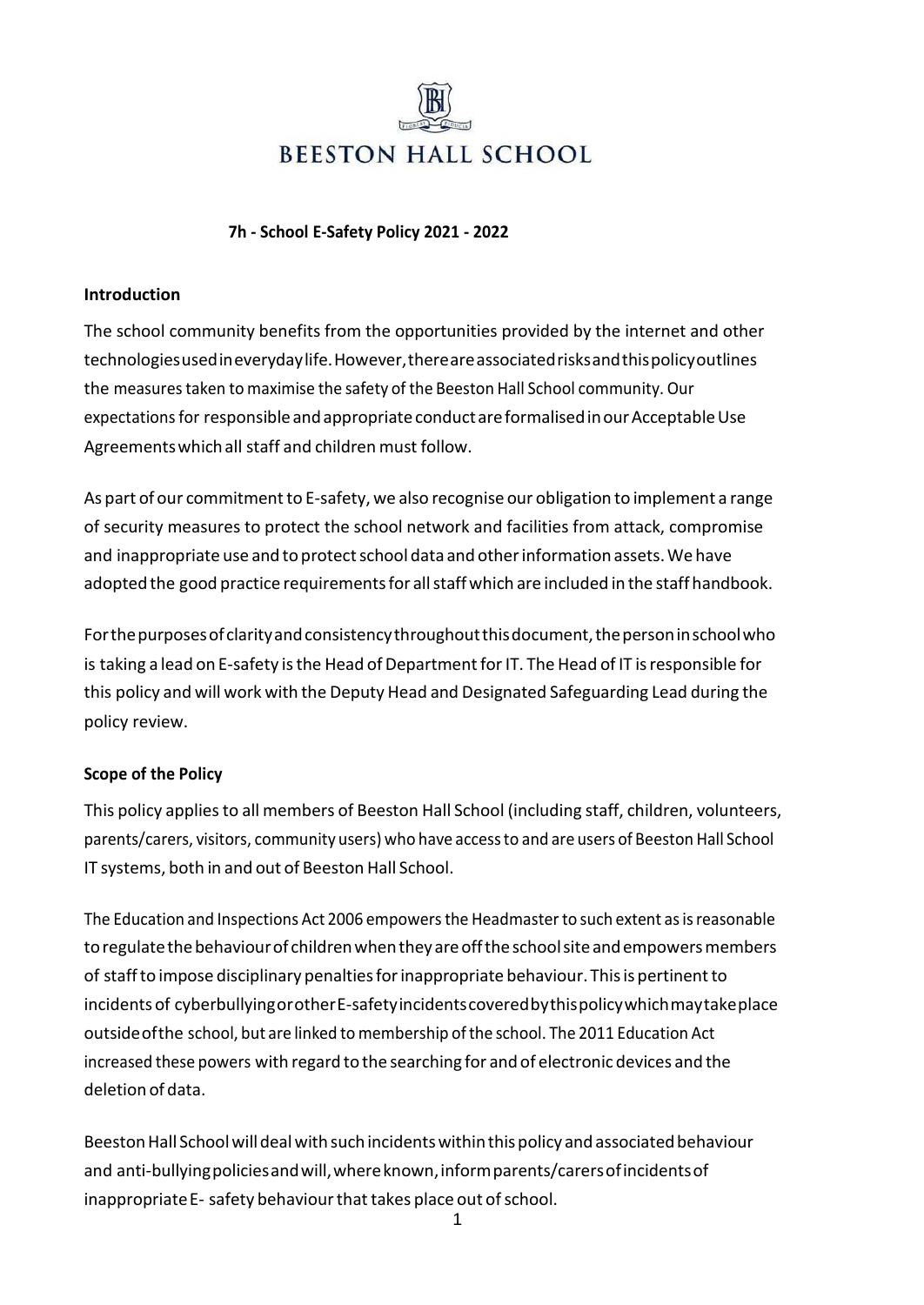#### **Roles and Responsibilities**

The following section outlines the E-safety roles and responsibilities of individuals and groups within Beeston HallSchool.

#### **Governors:**

#### **The responsibility of the Governors is to:**

Read, understand, contribute to and help promote the school's E-safety policies and guidance as part of the school's overarching safeguarding procedures.

• Ensure appropriate funding and resources are available for the school to implement their E- safety strategy.

Governors are responsible for reviewing the effectiveness of the policy. This will be carried out by the Governor receiving regular information about E-safety incidents and monitoring reports (Governor responsible forsafeguarding).

This role includes:

- Regular meetings with the Designated Safeguarding Lead
- Regular monitoring of E-safety incident logs
- Regular monitoring of filtering control logs
- Reporting to relevantGovernors

#### **Headmaster:**

- The Headmaster has a duty of care for ensuring the safety (including E-safety) of members ofthe school community, though the day-to-day responsibility for E-safety will be delegated to the Head of IT.
- The Headmaster and Designated Safeguarding Lead are aware of the procedures to be followedintheeventofaseriousE-safetyallegationbeingmadeagainstamemberof staff (see flow chart on dealing with E-safety incidents – included in a later section – "Responding to incidentsofmisuse" and relevant Local AuthorityHR/otherrelevant body disciplinary procedures).
- The Headmaster is responsible for ensuring that the Head of IT and Designated Safeguarding Lead receive suitable training to enable them to carry out their E-safety roles and to train other colleagues, asrelevant.
- The Headmaster will ensure that there is a system in place to allow for monitoring and support of those in school who carry out the internal E-safety monitoring role.
- The Senior Leadership Team will receive regular monitoring reports from the person nominated to monitor internal E-safety reports.
- The Head of IT monitors the annual E-safety Policy review.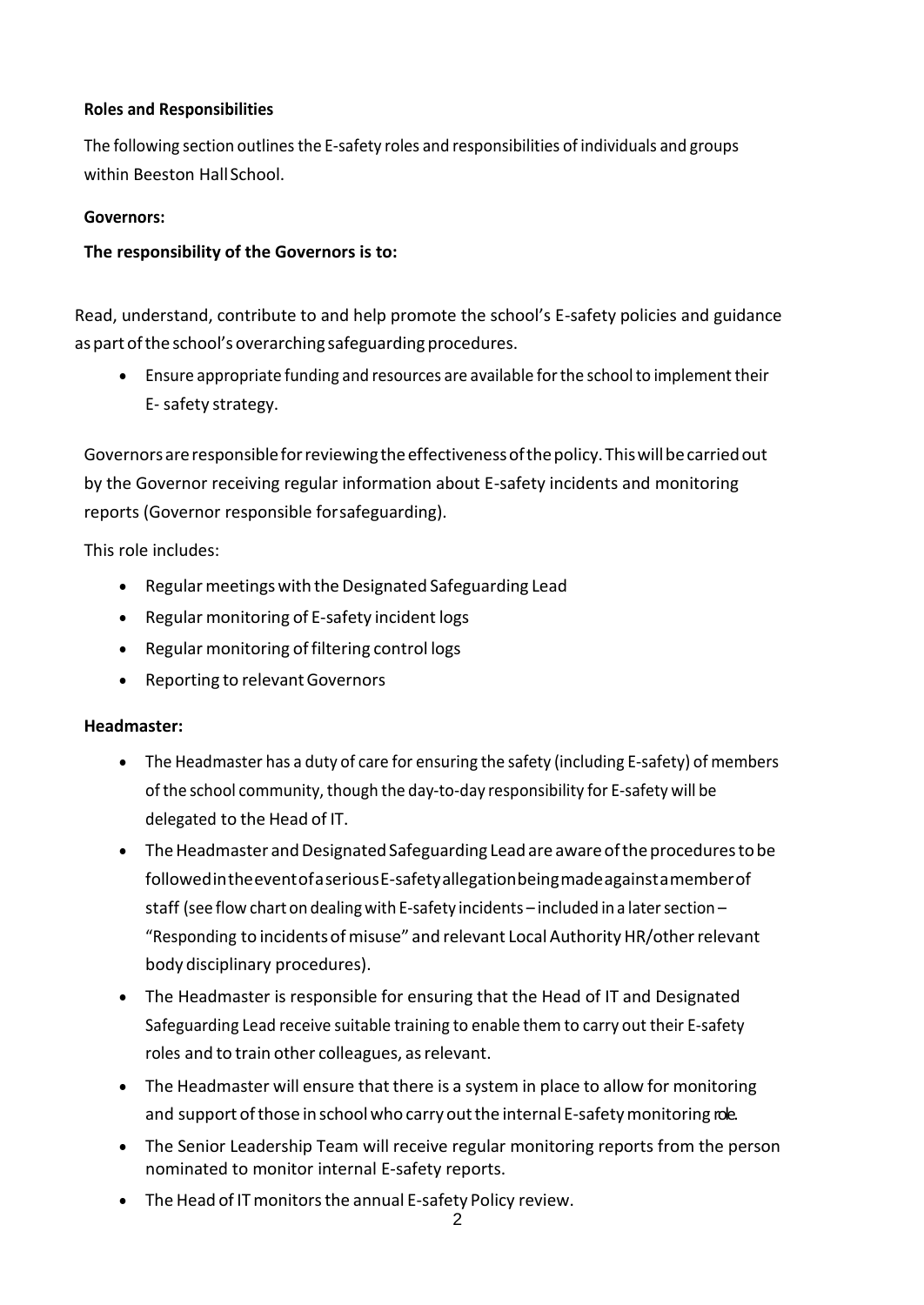# **Head of IT:**

- Leads on E-safety issues.
- Takes day-to-day responsibility for E-safety issues and has a leading role in establishing and reviewing the school E-safetypolicies/documents.
- Ensuresthat allstaff areawareoftheproceduresthat needto befollowed inthe event of an E-safety incident taking place.
- Provides training and advice for staff.
- Liaises with school technical staff. Receives reports of E-safety incidents and creates a log of incidents to inform future Esafety developments.
- Meets regularly with DSL to discuss current issues, review incident logs and filtering/change control logs.
- Reportsto the Senior Management Team as necessary.
- Ensures that the school meets required E-safety national policy guidance.
- Ensures that users may only access the networks and devices through a properly enforced password protection policy in which passwords are regularly changed.
- EnsuresthattheykeepuptodatewithE-safetytechnicalinformationinorderto effectively carry out their E-safety role and to inform and update others as relevant.

#### **Premier Links (External IT Support) - Tim Cole (Internal IT Support).**

- Ensures that the school's technical infrastructure is secure and is not open to misuseor malicious attack.
- Ensures that monitoring software/systems are implemented and updated as agreed in school policies.

• Ensures that the use of the network, Internet, remote access and email is regularly monitoredinorderthatanymisuse/attemptedmisusecanbereportedtotheDeputyHead or Headmaster forinvestigationTeaching and Support Staff:

#### **Teaching and Support Staff are responsible for ensuring that**:

- They have an up-to-date awareness of E-safety matters and of the current school E-safety policy and practices.
- They have read, understood and signed the Staff Acceptable Use Agreement (Appendix 2) and Bring Your Own Device (BYOD) policy (Appendix 3).
- TheyreportanysuspectedmisuseorproblemtotheHeadofITandrelevantformtutor for investigation/action/sanction.
- All digital communications with children/parents/carers should be on a professional level and only carried out using official school systems.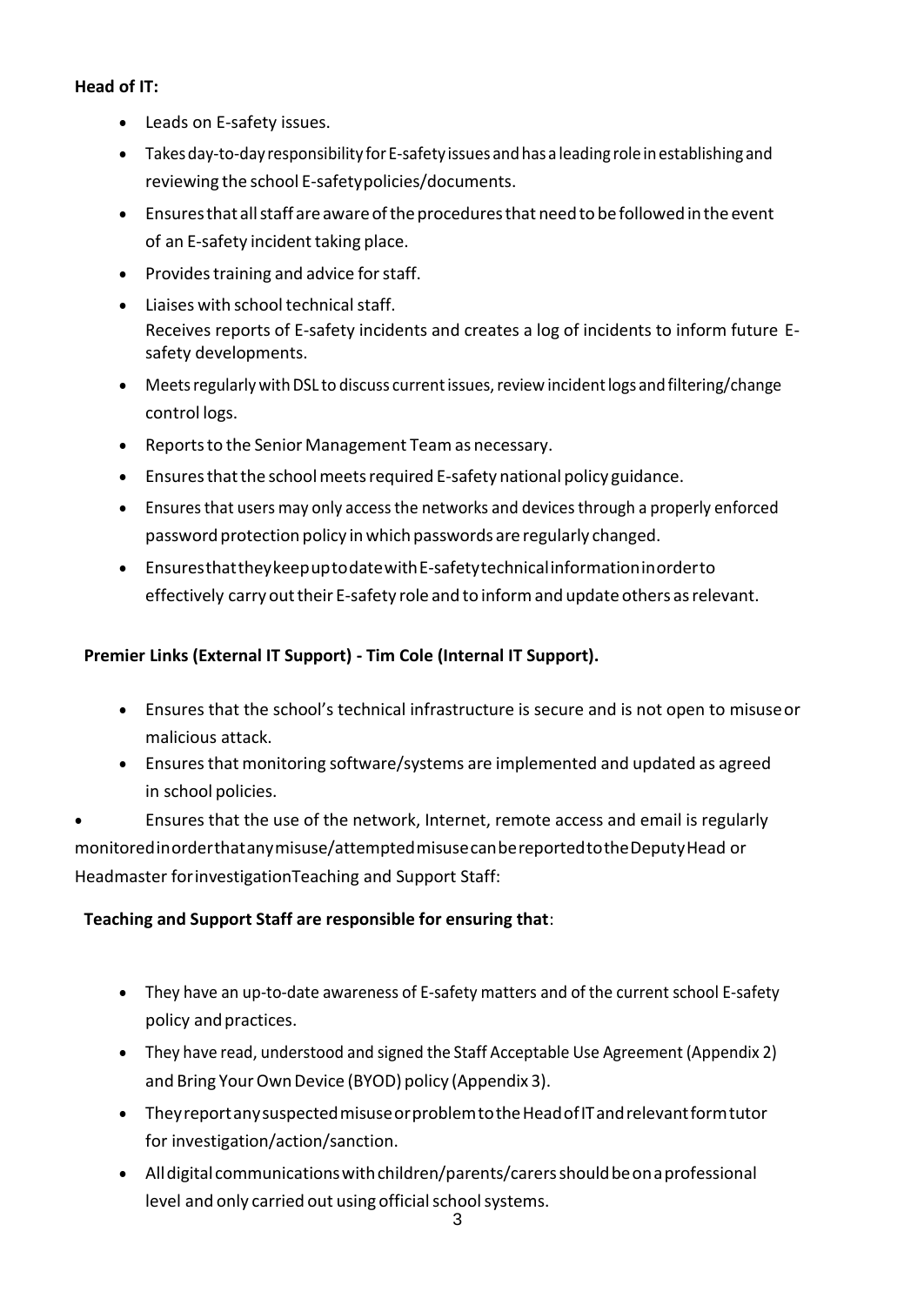- E-safety issues areembedded in all aspectsofthe curriculumandother activities.
- Children understand and follow the E-safety and acceptable use agreements.
- Children have a good understanding of research skills and the need to avoid plagiarism and uphold copyright regulations.
- They monitor the use of digital technologies, mobile devices, cameras etc in lessons and otherschoolactivities(whereallowed)andimplementcurrentpolicieswithregardto these devices.
- In lessons where Internet use is pre-planned children should be guided to sites checked as suitable for their use and that processes are in place for dealing with any unsuitable material that is found in Internet searches

#### **Designated Safeguarding Lead (DSL):**

The Designated Safeguarding Lead is trained in E-safety issues and is aware of the potential for serious child protection/safeguarding issues that arises from:

- Sharing of personaldata
- Access to illegal/inappropriatematerials
- Inappropriate online contact with adults/strangers
- Potential or actual incidents of grooming
- Cyberbullying

The DSL will also:

- Liaise with the Local Authority/relevant body
- Meet with the Head of IT to discuss current issues, review incident logs and filtering/change control logs.
- Meet with the Safeguarding governor to discuss current issues, review incident logs and filtering/change controllogs.

#### **Children:**

- Are responsible for using the school digital technology systems in accordance with the Acceptable Use Agreement for children (Appendix 4).
- Haveagoodunderstandingofresearchskillsandtheneedtoavoidplagiarismanduphold copyright regulations.
- Needtounderstandtheimportanceofreportingabuse,misuseoraccessto inappropriate materials and know how to doso.
- Willbeexpectedtoknowandunderstandpoliciesontheuseofmobiledevicesand digital cameras. They should also know and understand policies on the taking/use of images and on cyberbullying.
- 4 ShouldunderstandtheimportanceofadoptinggoodE-safetypracticewhenusingdigital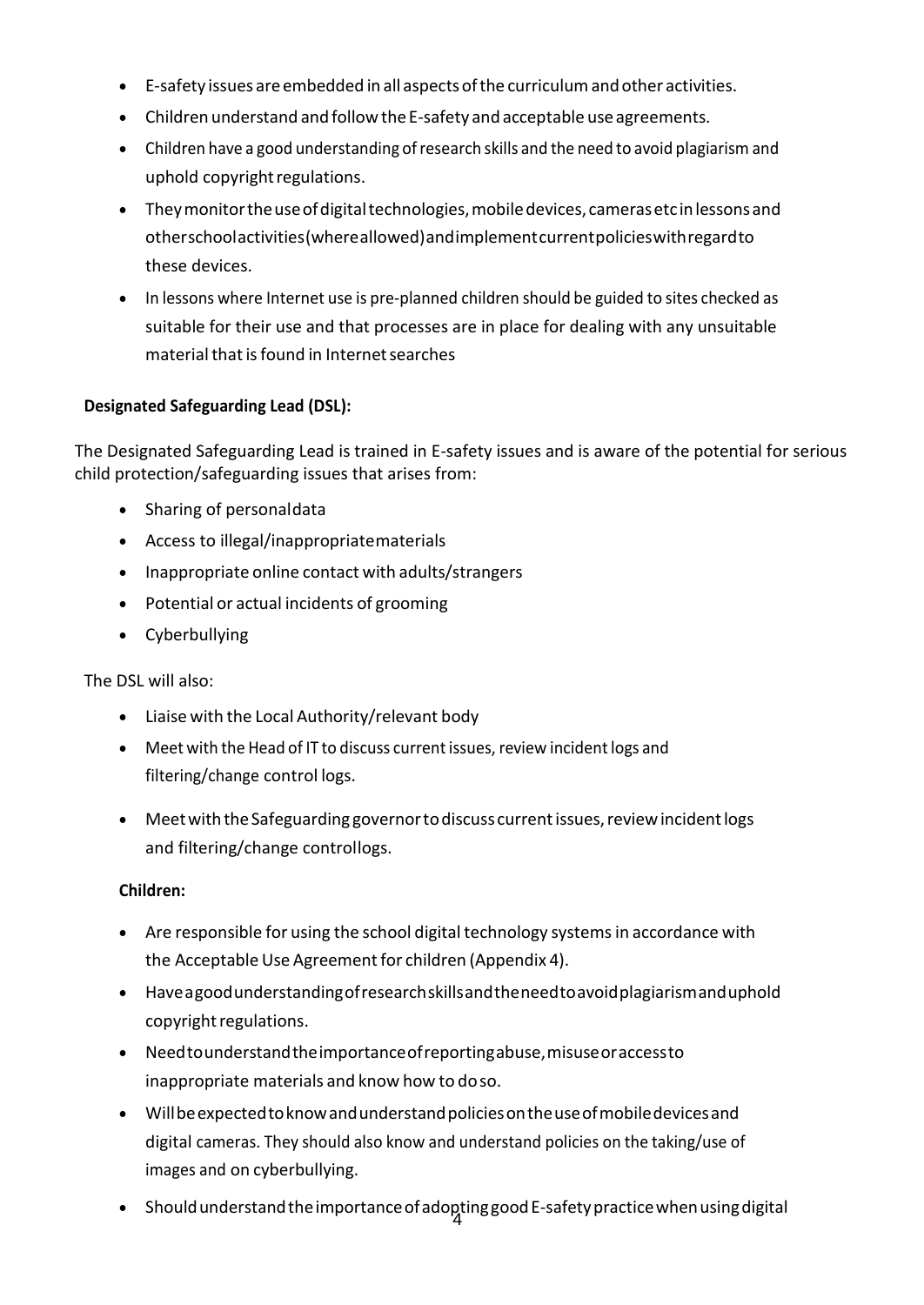technologies out of school and realise that the school's E-safety Policy covers their actions out of school if related to their membership of the school.

#### **Parents/Carers:**

Parents/carers play a crucial role in ensuring that their children understand the need to use the Internet/mobile devices in an appropriate way. The school will take every opportunity to help parents understand these issuesthrough parents' evenings, newsletters, and information about national/local E-safety campaigns/literature. Parents and carers will be encouraged to support the school in promoting good E-safety practice and to follow guidelines on the appropriateuseof:

- Digital and video images taken at school events.
- Access to parents' sections of the website/VLE and online student records.
- The personal devices belonging to their children.

The school safeguarding leaflet for visitors contains guidance for the use of cameras at school events.

# **Policy Statements**

# **Education – children**

Whilst regulation and technical solutions are very important, their use must be balanced by educating children to take a responsible approach. The education of children in E-safety is therefore an essential part of the school's E-safety provision. Children and young people need the help and support of the school to recognise and avoid E-safety risks and build their resilience.

Safetyisa focusinall areasofthecurriculumandstaffshould reinforce E-safetymessages acrossthe curriculum. The E-safety curriculum should be broad, relevant and provide progression, with opportunities for creative activities and will be provided in the following ways:

A planned E-safety curriculum is provided as part of Computing/PHSE/other lessons and is being regularly revisited. Every pupil in the school completes a course of E-safety lessons as part of their IT Programme of Study.

- Key E-safety messages are reinforced as part of a planned programme of assemblies and tutorial/pastoral activities. In tutor groups and as part of PSHEE, E-safety is covered as part of our pastoralcare.
- Childrenaretaughtinalllessonstobecriticallyawareofthematerials/contentthey access online and be guided to validate the accuracy of information. Children are taught in IT lessons how to use emails and the internet correctly and safely.
- Children are taught to acknowledge the source of information used and to respect copyright when using material accessed on the internet.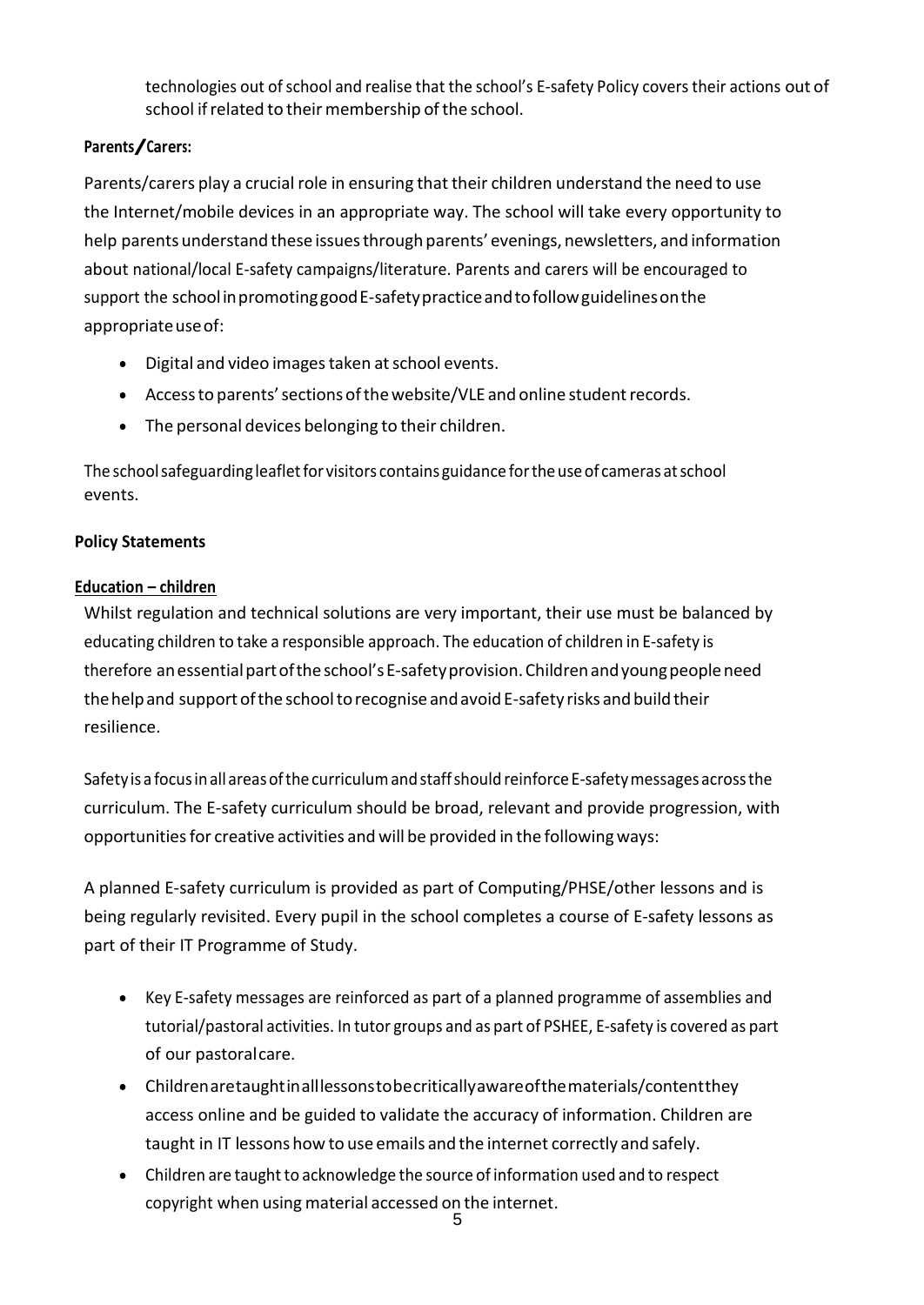- Children are helped to understand the need for the Acceptable Use Agreement and encouragedtoadoptsafeandresponsibleusebothwithinandoutsideschoolatthestart of each School Year. The pupils cover and agree to an Acceptable Use Agreement. This covers thestandardofbehaviourandusethatisexpectedofthechildrenwhenusingthe Beeston Hall Network. A copy may be found on the School Website. This is also reinforced throughout the teachingyear.
- Staff act as good role models in their use of digital technologies, the internet and mobile devices.
- $\bullet$  The School arranges visits from external professionals to speak to the pupils about safety in the digitalworld.
- In lessons where internet use is pre-planned, it is best practice that children should be guidedtositescheckedassuitablefortheiruseandthatprocessesareinplacefor dealing with any unsuitable material that is found in Internet searches.
- Wherechildrencanfreelysearchtheinternet,staffarevigilantinmonitoringthecontent of the websites the young people visit.

It is accepted that from time to time, for good educational reasons, children may need to research topics (e.g. racism, drugs and discrimination) that would normally result in internet searches being blocked. In such a situation, staff can request that the Head of IT can temporarily removethosesitesfromthe filtered list for the period of study. Any request to do so should be auditable, with clear reasons for the need.

# **Technical – infrastructure/equipment, filtering and monitoring:**

The school is responsible for ensuring that the school infrastructure/network is as safe and secure as is reasonably possible and that policies and procedures approved within this policy are implemented. It will also need to ensure that the relevant people named in the above sections will be effective in carrying out their E-safety responsibilities:

- School technical systems will be managed in ways that ensure that the school meets recommended technical requirements. Instead of relying on one system, the school has five layers of protection in place.
- The first of these is 'Draytek fire wall', a piece of hardware connected to the Server which controls incoming and outgoing Internet/email traffic, blocking at source unsuitable websites/emails. F secure is layered on top of this to deal with more filtering and protection. Impero Management Systems utilises remote access control to block and filter real-time web traffic and monitor the use of the Internet. Google Safe Search and Google Management Console filters web content on web browsers. Active Directory on our Windows Server System helps control and filter user access. Lastly, and very importantly, staff make regularly checks during breaktimes.
- There are reviews and audits of the safety and security of school technical systems
- All users will have clearly defined access rights to school systems and devices.
- All users will be provided with a username and secure password. Users are responsible for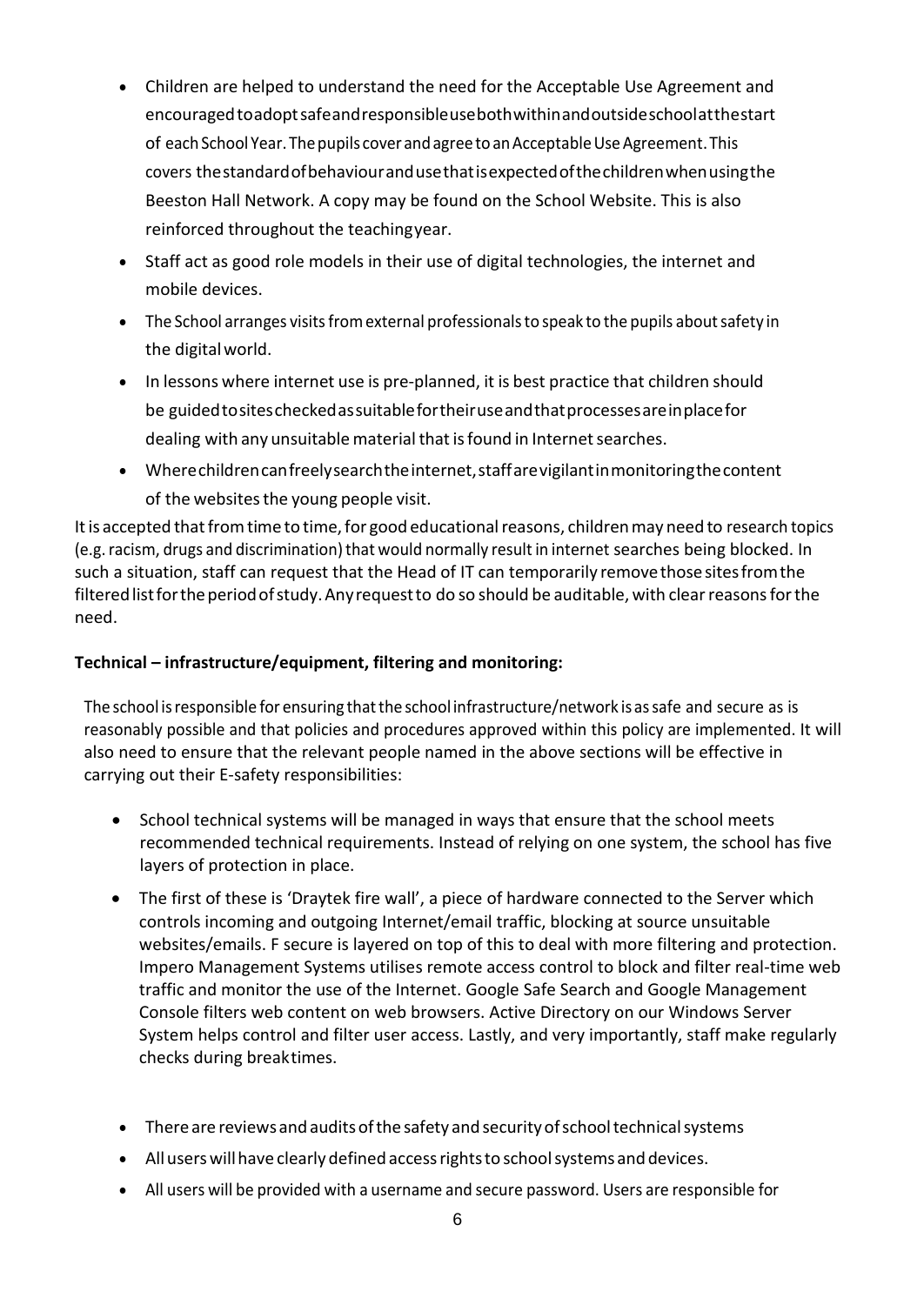the security of their username and password.

- The school has provided enhanced/differentiated user-level filtering
- School technical staff regularly monitor and record the activity of users on the school systems and users are made aware of this in the Acceptable Use Agreement.
- Anappropriatesystemisinplaceforuserstoreportanyactual/potential incident/security breach to the relevant person, as agreed.
- An agreed procedure is in place for the provision of temporary access of "guests" (e.g. trainee teachers, supply teachers, visitors) to the school systems.
- Anagreedpolicyisinplaceregardingtheextentofpersonalusethatusersareallowedon school devices that may be used out of school.
- Users are not permitted to download and/or install applications (including executable or similar types) on to a school device or whilst using the school's systems without agreement from the Head of Computing.

#### **Use of digital and video images**

The development of digital imaging technologies has created significant benefits to learning, allowing staff and children instant use of imagesthatthey have recorded themselves or downloaded from the internet. However, staff, parents/carers and children need to be aware of the risks associated with publishing digital images on the internet. Such images may provide avenuesfor cyberbullying to take place.Digital imagesmay remainavailableon the internet forever and may cause harmorembarrassment to individuals in the short or longer term.Itiscommonforemployers to carry out internet searches for information about potential and existing employees. The school will inform and educate users about these risks and will implement policies to reduce the likelihood of the potential for harm:

- When using digital images, staff should inform and educate children about the risks associated with the taking, use, sharing, publication and distribution of images. They should recognise the risks attached to publishing their own images on the internet e.g. on social networking sites.
- In accordance with guidance from the Information Commissioner's Office, parents/carers are welcome to take videos and digital images oftheir children at school events for their own personal use (as such use is not covered by the Data Protection Act).
- Torespect everyone's privacy and in some cases protection, these images should not be published/made publicly available on social networking sites, nor should parents/carers commenton anyactivitiesinvolvingother children inthe digital/video images.
- Staff and volunteers can take digital/video images to support educational aims, but must follow school policies concerning the sharing, distribution and publication of those images. Those images should only be taken on school equipment, the personal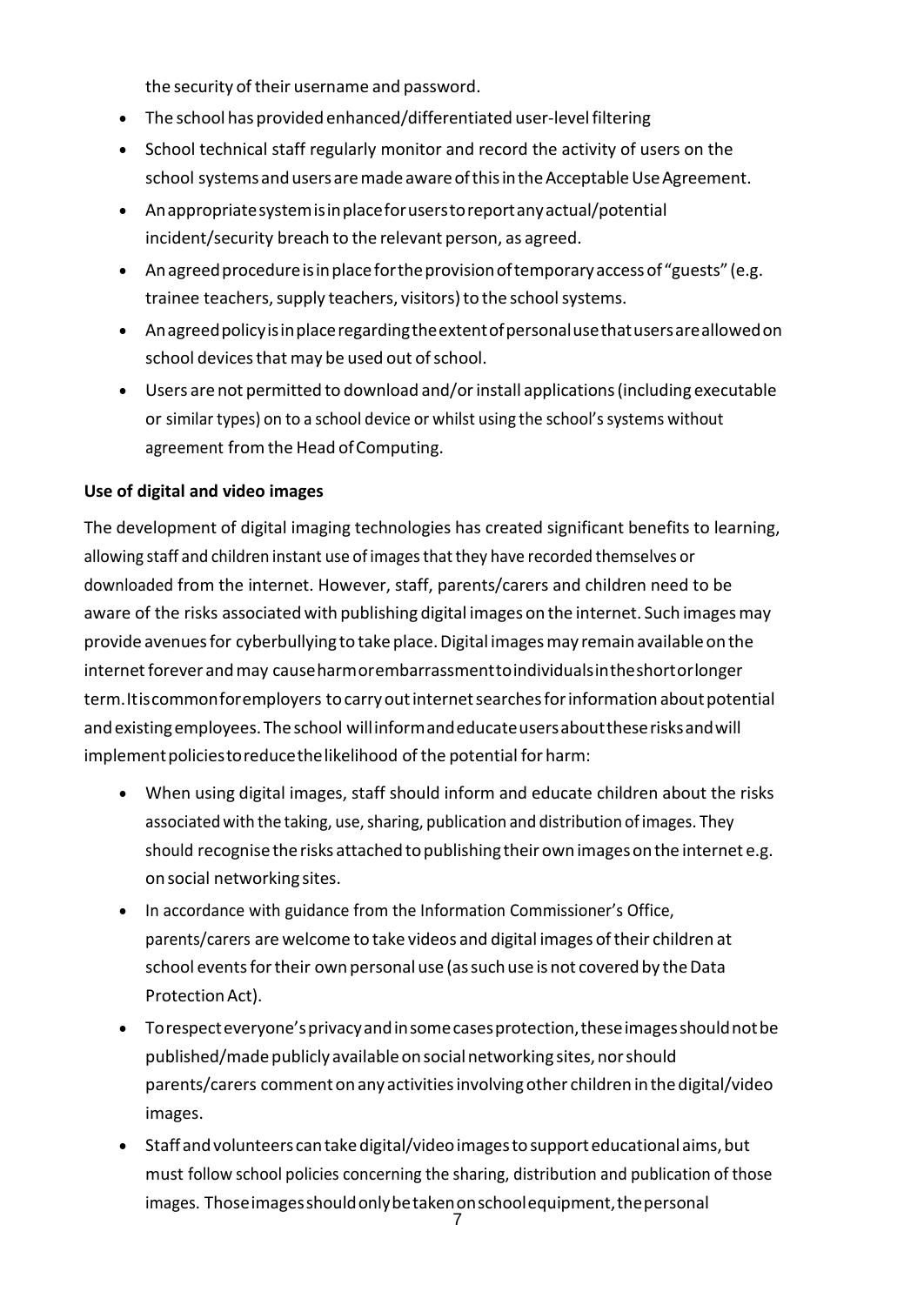equipment of staff should not be used for such purposes.

- Care should be taken when taking digital/video images that children are appropriately dressed and are not participating in activities that might bring the individualsortheschool into disrepute.
- Children must not take, use, share, publish or distribute images of others without their permission.
- Photographspublishedonthewebsiteorelsewherethatincludechildrenwillbe selected carefully and will comply with good practice guidance on the use of such images.
- Children's' full names will not be used anywhere on a website or blog, particularly in association with photographs.
- Writtenpermissionfromparentsorcarerswillbeobtainedbeforephotographsof children are published on the school website.
- Children's work can only be published with the permission of the child's and parents or carers.

# **Data Protection**

The school recognises its obligation to safeguard staff and pupil's personal data including that which is stored and transmitted electronically. We annually review our practices and procedures to ensure that they meet this basic obligation.

Pupils are taught about the need to protect their own personal data as part of their E-safety awareness and the risks resulting from giving this away to third parties.

Suitable procedures, and where necessary training, are in place to ensure the security of such data, including the following:

- Staff are provided with appropriate levels of access to the school's management information systems holding pupil data. Passwords are not shared, and administrator passwords are keptsecurely.
- Staff are aware of their obligation to keep sensitive data secure when working on computers outside school.
- When we dispose of old computers and other equipment, we take due regard for destroying information which may be held on them.
- Remote accessto computersis by authorised personnel only.
- We have full back-up and recovery procedures in place for schooldata.

the material appropriately to remind them of their duty to keep it secure and securely destroy any<br>8 Where sensitive staff or pupil data is shared with other people who have a right to see the information, for example Governors or the Senior Designated Child Protection Officer, we label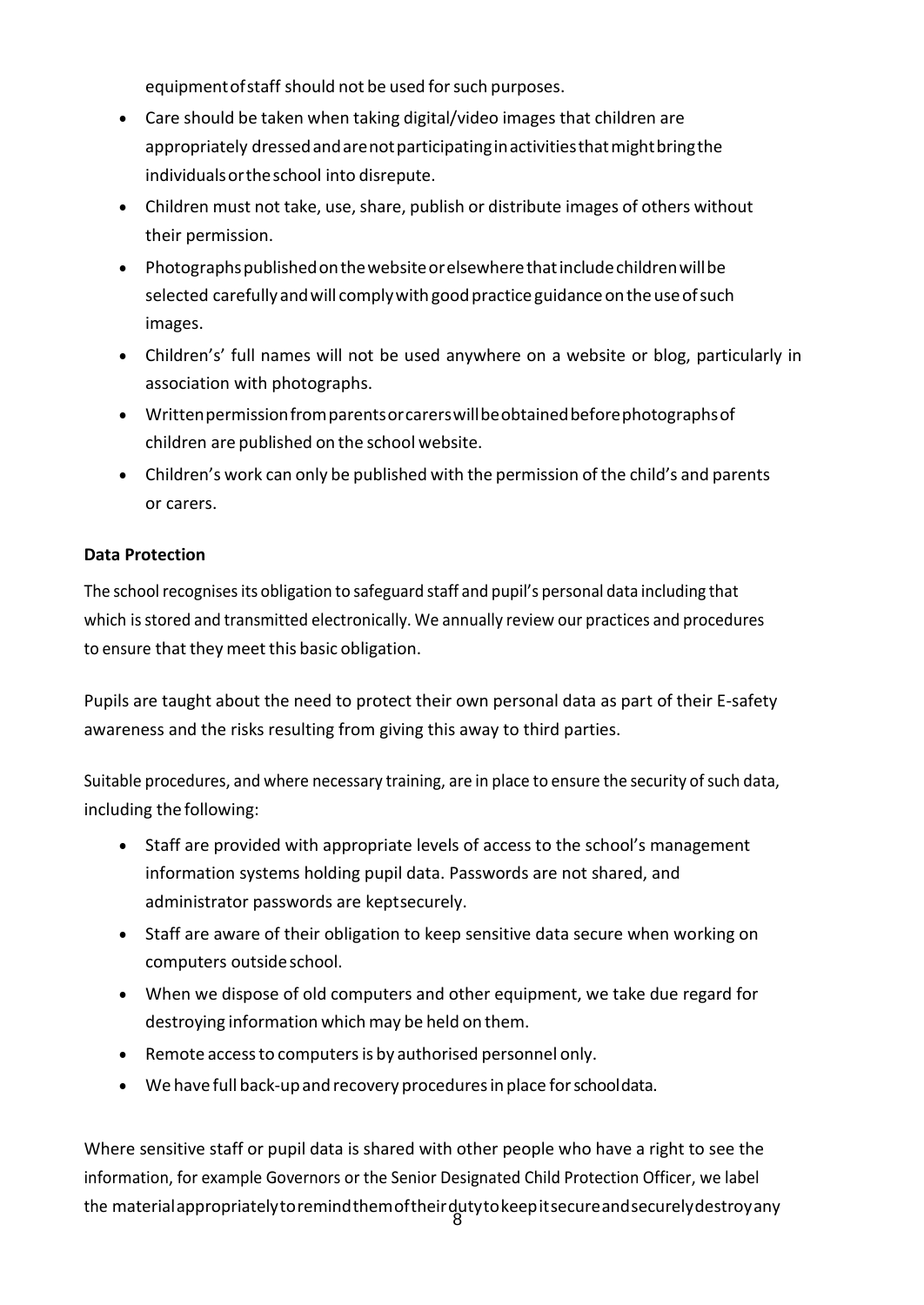spare copies. Personal data will be recorded, processed, transferred and made available according to the Data Protection Act 2018 and the school's Data Protection Policy.

#### **Staff must ensure that they:**

- Atalltimestakecaretoensurethesafekeepingofpersonaldata,minimising theriskof its loss ormisuse.
- Use personal data only on secure password protected computers and other devices, ensuring that they are properly "logged off" at the end of any session in which they are usingpersonaldata.Classroomcomputersmustalwaysbeloggedoffwhena memberof staff leaves a room unattended.
- Transfer data using encryption and secure password-protecteddevices.

# **Communications**

A wide range of rapidly developing communications technologies hasthe potential to enhance learning.

When using communication technologies, the school considers the following as good practice:

- The official school email service may be regarded as safe and secure. Users should be aware that email communications are monitored at the Headmaster's discretion.
- Users must immediately report to the Designated Safeguarding Lead, the Deputy Head or theHeadmasterthereceiptofanycommunicationthatmakesthemfeeluncomfortable, is offensive, discriminatory, threatening or bullying in nature and must not respond to any such communication.
- Any digital communication between staff and children or parents/carers must be professional in tone and content.
- Children should be taught about E-safety issues, such as the risks attached to the sharing of personal details. They should also be taught strategies to deal with inappropriate communicationsandberemindedoftheneedtocommunicateappropriatelywhen using digital technologies.
- Personal information should not be posted on the school/ website and only official email addresses should be used to identify members of staff.

# **Social Media - Protecting Professional Identity**

on the grounds of sex, race or disability or who defame a third party may render the school All schools and local authorities have a duty of care to provide a safe learning environment for childrenandstaff.Schoolsandlocalauthoritiescouldindirectlybeheldresponsibleforactsof their employees during their employment. Staff members who harass, cyberbully, discriminate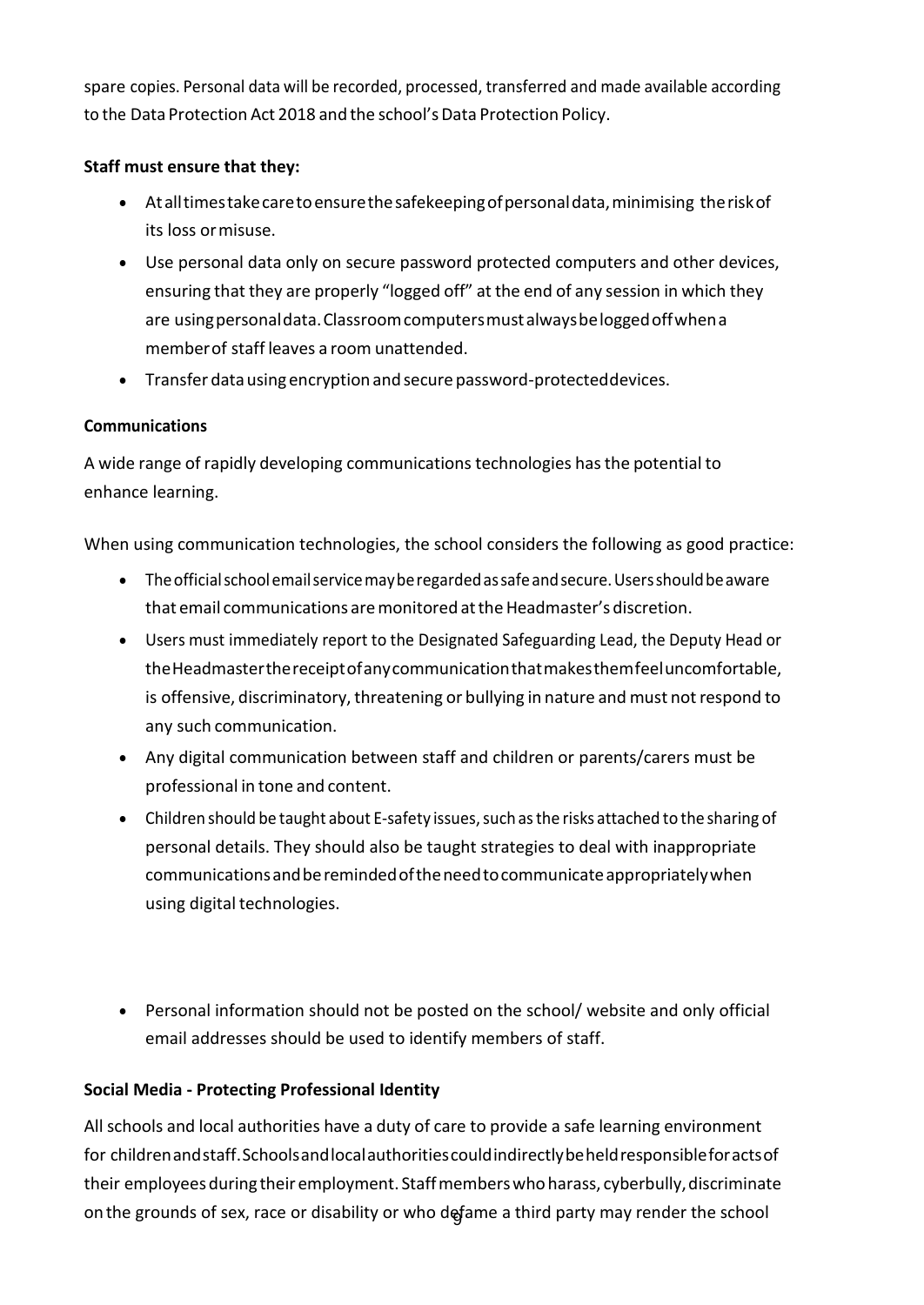or local authorityliabletotheinjuredparty.Reasonablestepstopreventpredictableharmarein place.

The school provides the following measures to ensure reasonable steps are in place to minimise risk of harm to children, staff and the school through limiting access to personal information:

- Clear reporting guidance, including responsibilities, procedures and sanctions.
- $\bullet$  Risk assessment, including legal risk.
- School staff should ensure that:
- No reference should be made in social mediato children, parents/carers or school staff.
- They do not engage in online discussion on personal matters relating to members of the school community.
- Personal opinions should not be attributed to the school or local authority.
- Security settings on personal social media profiles are regularly checked to minimise risk of loss of personalinformation.

The school's use of social media for professional purposes will be checked regularly by the Headmaster.Pupilsaretaughtabouttheneedtoprotecttheirownpersonaldataaspartoftheir E- safety awareness and the risksresulting fromgiving this away to third parties.

Suitable procedures and, where necessary, training, are in place to ensure the security of such data including the following:

- Staff are provided with appropriate levels of access to the school's management information systems holding pupil data. Passwords are not shared, and administrator passwords are keptsecurely
- Staff are aware of their obligation to keep sensitive data secure when working on computers outside school.
- When we dispose of old computers and other equipment, we take due regard for destroying information which may be held on them
- Remote accessto computersis by authorised personnel only.
- We have full back-up and recovery procedures in place for schooldata.

Where sensitive staff or pupil data is shared with other people who have a right to see the information, for example Governors or the Designated Safeguarding Lead, we label the material appropriatelytoremindthemoftheirdutytokeepitsecureandsecurelydestroyanysparecopies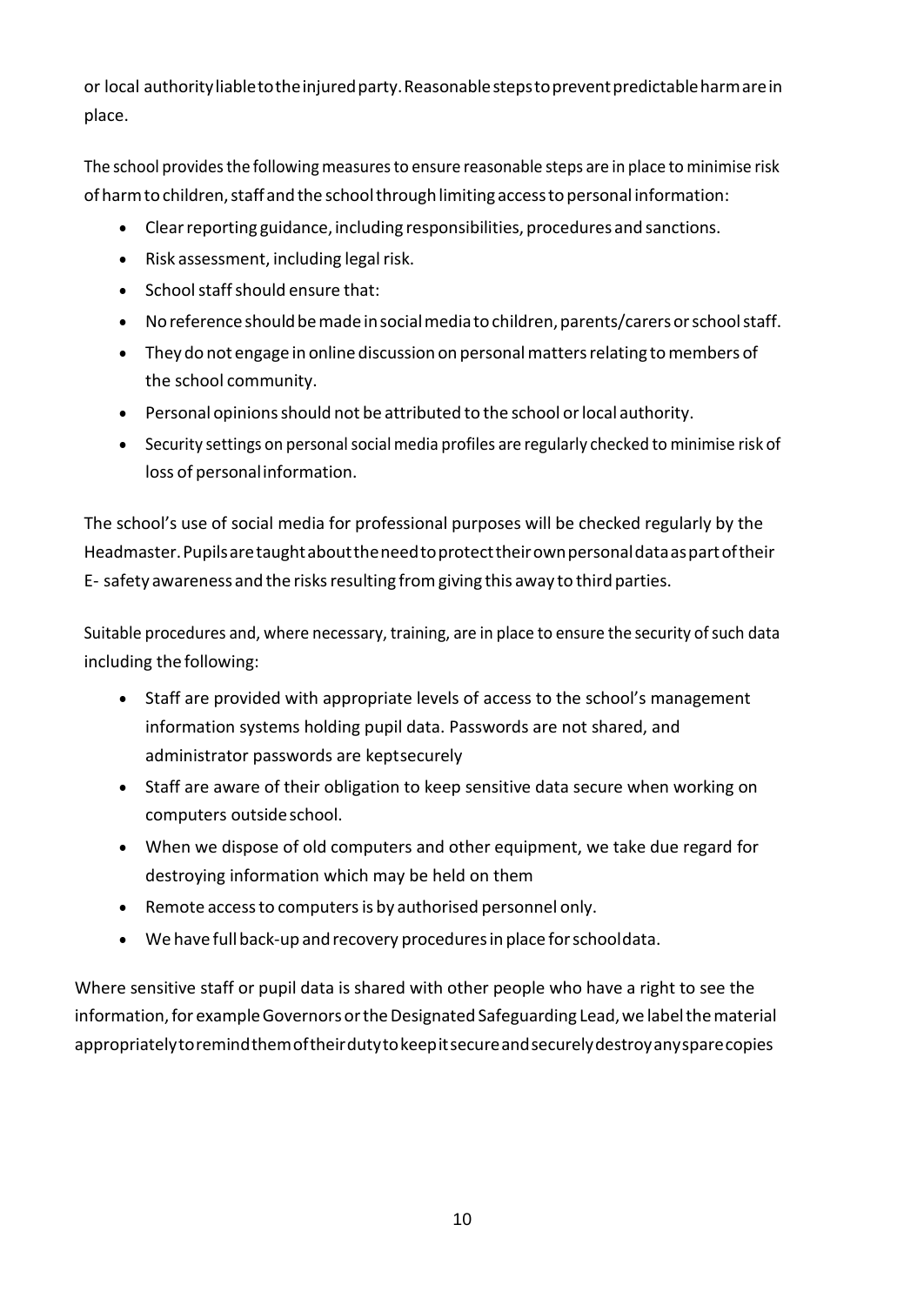#### **PERSONAL USE OF SOCIAL MEDIA**

We recognise that staff may work long hours and occasionally may desire to use social media for personalactivitiesattheofficeorbymeansofourcomputers,networksandotherITresources and communications systems. We authorise such occasional use so long as it does not involve unprofessional or inappropriate content and does not interfere with your employment responsibilities or productivity. While using social media at work, circulating chain letters orother spam is never permitted. Circulating or posting commercial, personal, religious or political solicitations, or promotion of outside organisations unrelated to the organisation's business are also prohibited.Staffmustensurethattheiruseofsocialmediadoes notcreateanybreachesofInternet securityandthereforemustbecarefultoavoidany applicationsthatmightinterruptourITsystems. Excessive use of social media that interrupts staff productivity will be subject to a disciplinary procedure, consistent with this policy.

We prohibit staff from using their work email address for any personal use of social media.

#### **THE MONITORING OF SOCIAL MEDIA**

The contents of our IT resources and communications systems are our property. Therefore, staff shouldhavenoexpectationofprivacyinanymessage,files,data,document,facsimile, telephone conversation, social media post conversation or message, or any other kind of information or communications transmitted to, received or printed from, or stored or recorded on our electronic information and communicationssystems.

We reserve the right to monitor, intercept and review, without further notice, staff activities using our IT resources and communications systems, including, but not limited to social media postings andactivities,toensurethatourrulesarebeingcompliedwithandforlegitimate business purposes and you consent to such monitoring by your use of such resources and systems. This might include, without limitation, the monitoring, interception, accessing, recording, disclosing, inspecting, reviewing, retrieving and printing of transactions, messages, communications,postings, log-ins, recordings and other uses of the systems as well as keystroke capturing and other network monitoring technologies.

We may store copies of such data or communications for a period after they are created and may delete such copies from time to time without notice.

Do not use our IT resources and communications systems for any matter that you wish to be kept private or confidential from the organisation.

#### **SOCIAL MEDIA AND THE END OF EMPLOYMENT**

If a member of staff's employment with our school should end, for whatever reason, any personal profiles on social networking sites should be immediately amended to reflect the fact that youare no longer employed or associated with our school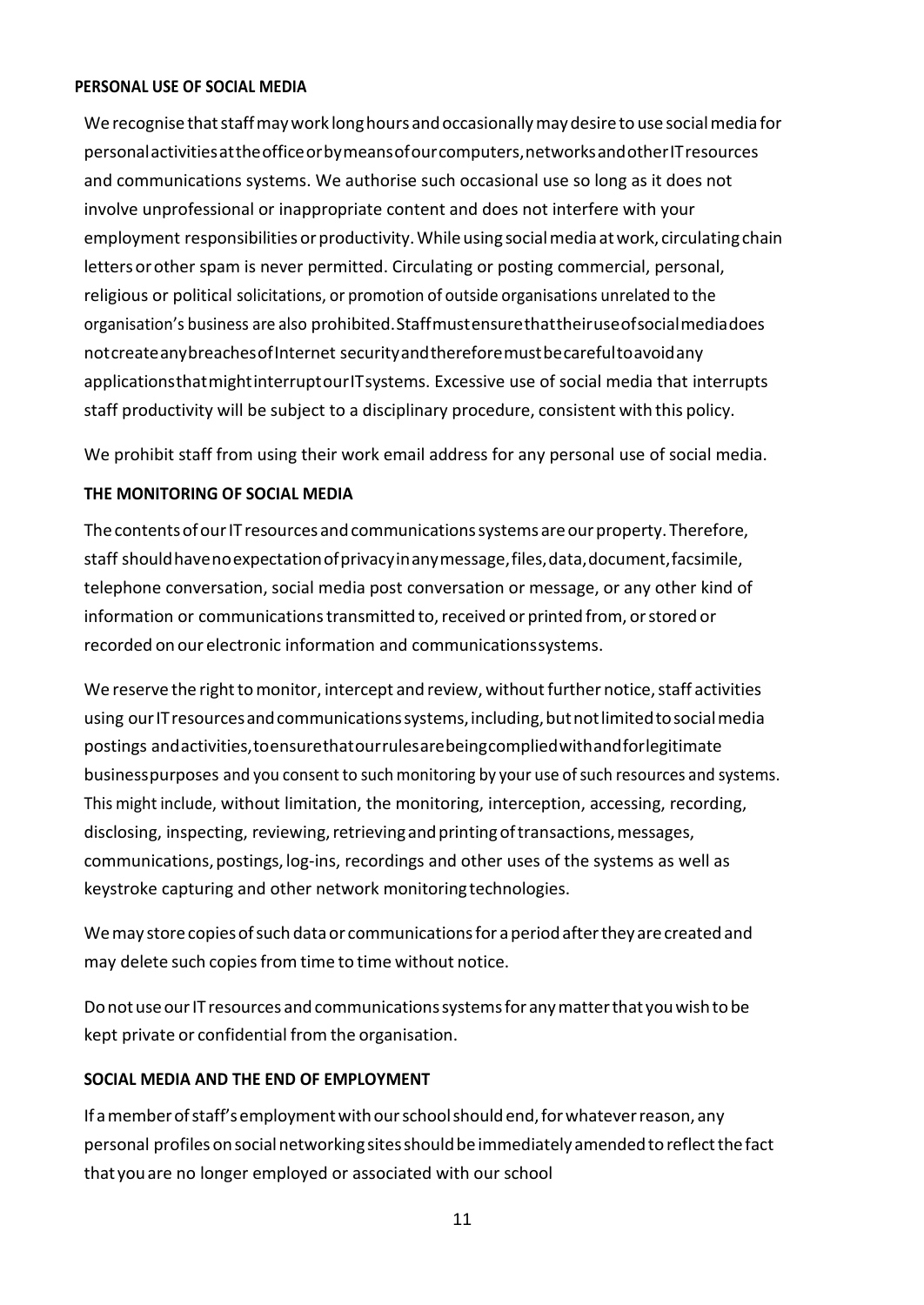Allprofessionalcontactsthatamemberofstaff have madethroughtheircourseofemployment with us belong to our school, regardless of whether the member of staff has made social media connections with them.

#### **Appropriate and Inappropriate Use by Staff or Adults:**

Staff members have access to the network so that they can obtain age-appropriate resources for their classes and create folders for saving and managing resources.

They have a password to access a filtered Internet service and know that this should not be disclosed to anyone or leave a computer or other device unattended whilst they are logged in.

AllstaffshouldbeawareoftheE-safetyPolicyandacopyoftheAcceptableUseAgreement,which they need to sign, return to the school, keep under file with a signed copy returned to the member of staff.

# **In the Event of Inappropriate Use**

If a member of staff is believed to misuse the Internet or learning platform in an abusive or illegal manner, a report must be made to the Headmaster immediately and then the Whistleblowing Policy and the Safeguarding Policy must be followed to deal with any misconduct and all appropriate authorities contacted.

#### **Appropriate and Inappropriate Use by Children or Young People:**

Acceptable Use Agreements detail how children and young people are expected to use the internet and other technologies within school, including downloading or printing of any materials. The agreements are there for children and young people to understand what is expected of their behaviour and attitude when using the Internet. This will enable them to take responsibilityfortheir own actions. For example, knowing what is polite to write in an email to another child, or understanding what action to take should there be the rare occurrence of sighting unsuitable material. This also includes the deliberate searching for inappropriate materials and the consequences for doingso.

Beeston Hall School will encourage parents/carers to support with their child or young person. This can be shown by viewing the Acceptable Use Agreements on the website together so that it is clear to the school/education setting or other establishment that the agreement is accepted by the child or young person with the support of the parent/carer. This is also intended to provide support and information to parents/carers when children and young people may be using the internet beyond school.

Further to this, it is hoped that parents/carers will add to future rule amendments or updates to ensure that they are appropriate to the technologies being used at that time and reflect any potential issues that parents/carers feel should be addressed, as appropriate. The downloading of materials, for example music files and photographs, needs to be appropriate and 'fit for purpose' based on research for work and be copyright-free.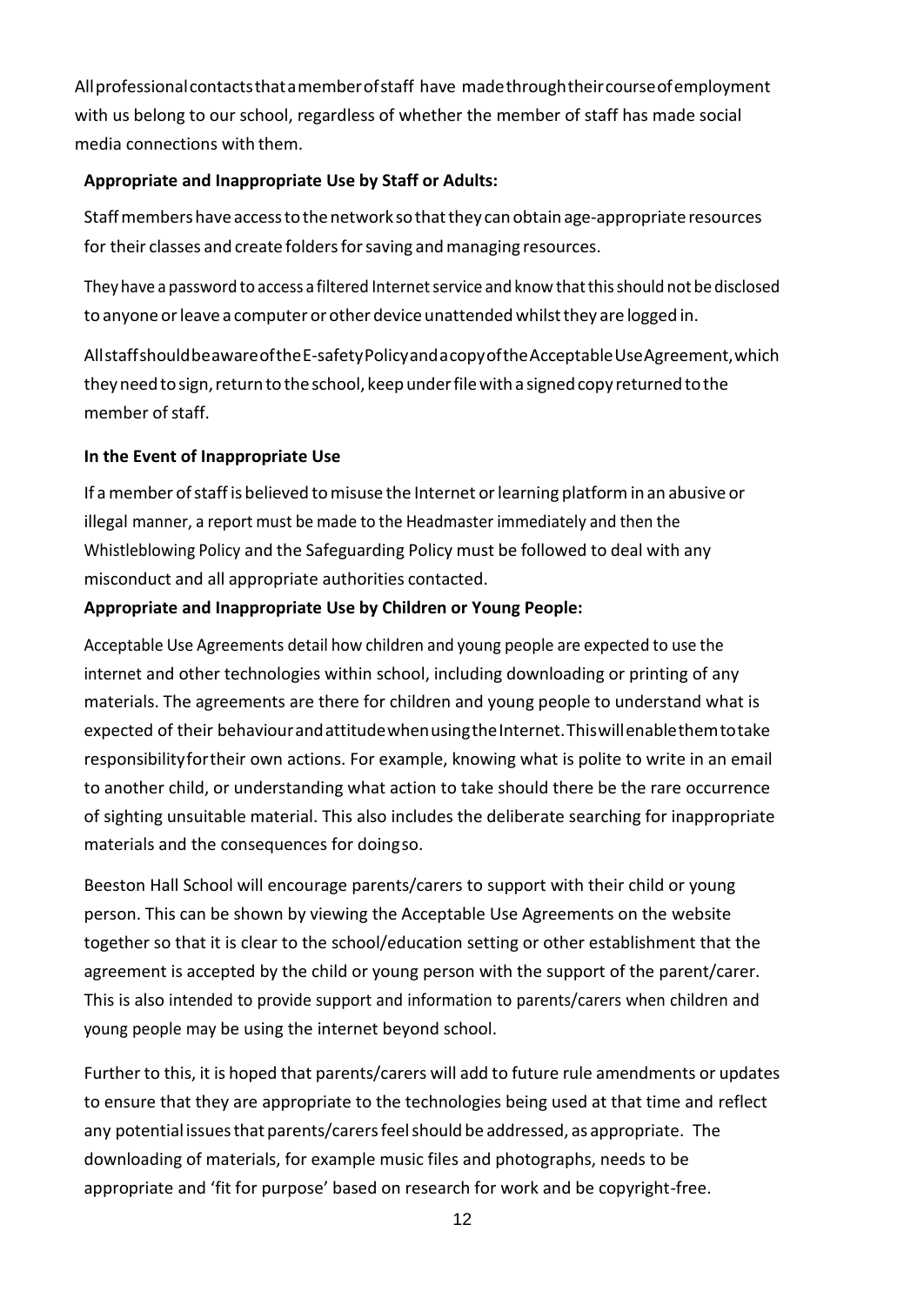File-sharingviaemail,weblogsoranyothermeansonlineshouldbeappropriateandbecopyrightfree when using the learning platform in or beyond school.

# **The following activities constitute behaviour which we would always consider unacceptable (and possibly illegal):**

- accessing inappropriate or illegal content deliberately.
- deliberately accessing, downloading and disseminating any material deemed offensive, obscene, defamatory, racist, homophobic or violent.
- continuing to send or post material regarded as harassment or of a bullying nature after beingwarned (see the Cyber Bullying Policy in Appendix 1).
- usingdigitalcommunicationstocommunicatewithpupilsinaninappropriatemanner (for instance, using personal email accounts, personal mobile phones, or inappropriate communication via social networkingsites).

#### **The following activities are likely to result in disciplinary action:**

- anyonlineactivitybyamemberoftheschoolcommunitywhichislikelytoadversely impact on the reputation of the school
- accessing inappropriate or illegal content accidentally and failing to report this
- sharing files which are not legitimately obtained e.g. music files from a file sharing site
- using school or personal equipment to send a message or create content that is offensive or bullying in nature or could bring the school into disrepute
- attempting to circumvent school filtering, monitoring or other security systems
- circulation of commercial, advertising or 'chain' emails or messages
- revealingthepersonalinformation(includingdigitalimages,videosandtext)ofothers by electronic means (e.g. sending of messages, creating online content) without permission
- using online content in such a way as to infringe copyright or which fails to acknowledge ownership (including plagiarising of online content)
- transferring sensitive data insecurely or infringing the conditions of the Data Protection Act, revised 1988

#### **The following activitieswouldnormally beunacceptable; however, insome circumstancesthey may be allowed e.g. as part of planned curriculum activity or assystem administratorto problem- solve**

- accessing social networking sites, chat sites, instant messaging accounts, email or using a mobile phone for personal use during lesson time.
- $\bullet$  sharing a username and password with others or allowing another person to log in using your account.
- accessing school IT systems with someone else's username and password.
- deliberately opening, altering, deleting or otherwise accessing files or data belonging to someone else.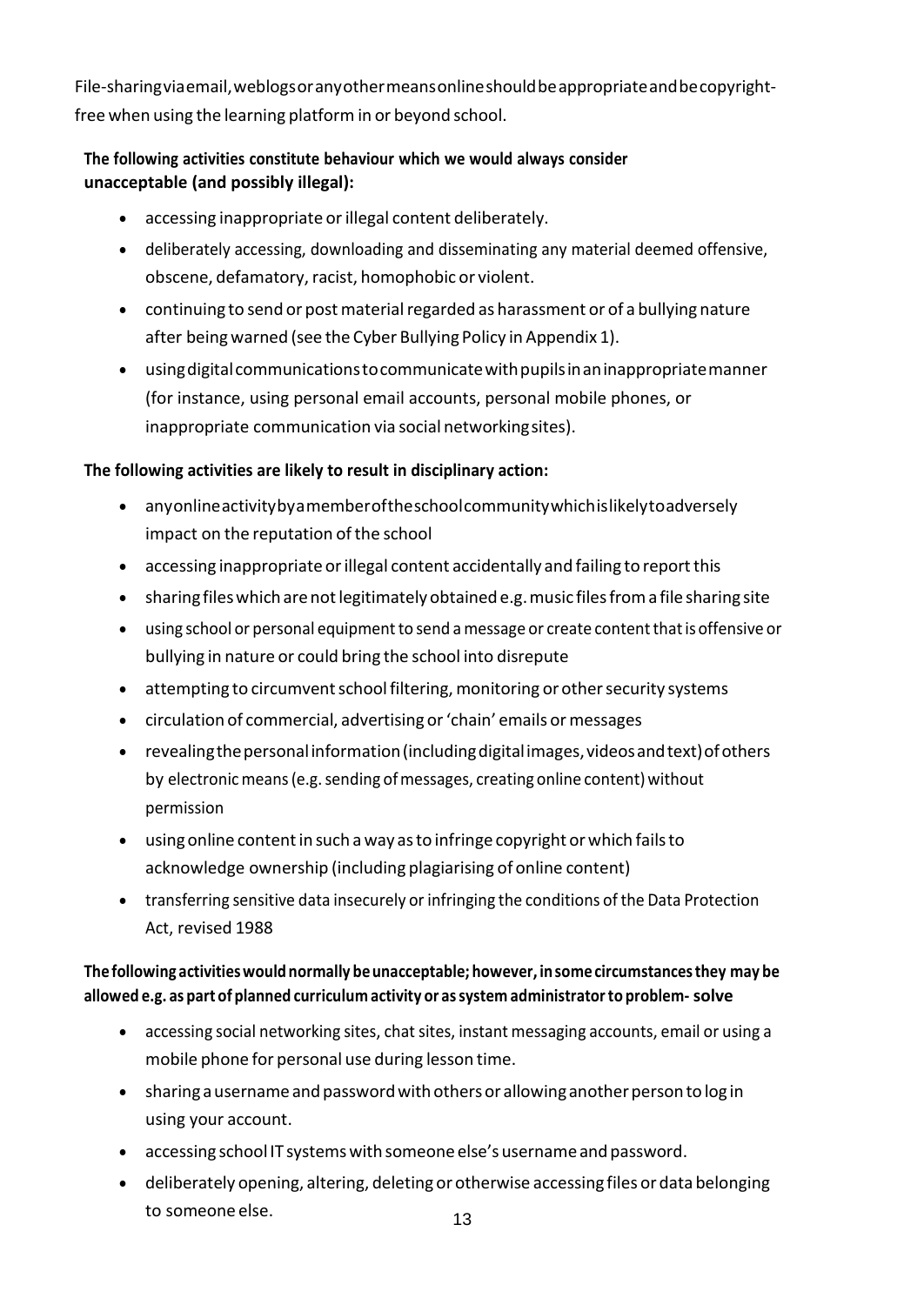#### **In the Event of Inappropriate Use**

Shouldachildoryoungpersonbefoundtomisusetheonlinefacilitieswhilstatschool,the following consequences should occur:

- AnychildfoundtobemisusingtheInternetbynotfollowingtheAcceptableUse Agreement may incur a sanction relevant to the breach of the Acceptable Use Agreement.
- Further misuse of the agreement may result in further sanctions in accordance with the **Rewards and Sanctions policy**.
- Ifthematterisasafeguardingissue,thentheschool's**SafeguardingPolicy**willbefollowed.

If a child or young person **accidentally** accessesinappropriate materials,the child should report this toanadultimmediatelyandtakeappropriateactiontohidethescreenorclosethewindow,so that anadultcantaketheappropriateaction.Theissueofachildoryoungpersondeliberately misusing online technologiesshould also be addressed by the establishment.

Children should be taught and encouraged to consider the implications of misusing the Internet and postinginappropriatematerialstowebsites,forexample,asthismayhavelegal implications.

#### **Responding to incidents of misuse:**

Thisguidanceisintendedforusewhenstaffneedtomanageincidentsthatinvolvetheuseof online services. It encourages a safe and secure approach to the management of the incident. Incidents mightinvolveillegalorinappropriateactivities(see"IntheEventofInappropriate Use"above).

#### **Illegal Incidents**

Ifthereisanysuspicionthatthewebsite(s)concernedmaycontainchildabuseimagesorifthereis anyothersuspectedillegalactivity,seetheproceduresetoutbelowforrespondingtoonline safety incidents and report immediately to the police.

The Deputy Head investigates inappropriate staff use.

#### **Other Incidents**

It is hoped that all members of the school community will be responsible users of digital technologies who understand and follow school policy. However, there may be times when infringements of the policy could take place, through careless or irresponsible or, very rarely, through deliberate misuse.

#### **In the event of suspicion, all steps in this procedure should be followed:**

- 1. The Deputy Head, Head of IT and the child's Form Tutor will investigate the issue.
- 2. Conduct the procedure using a designated computer that will not be used by young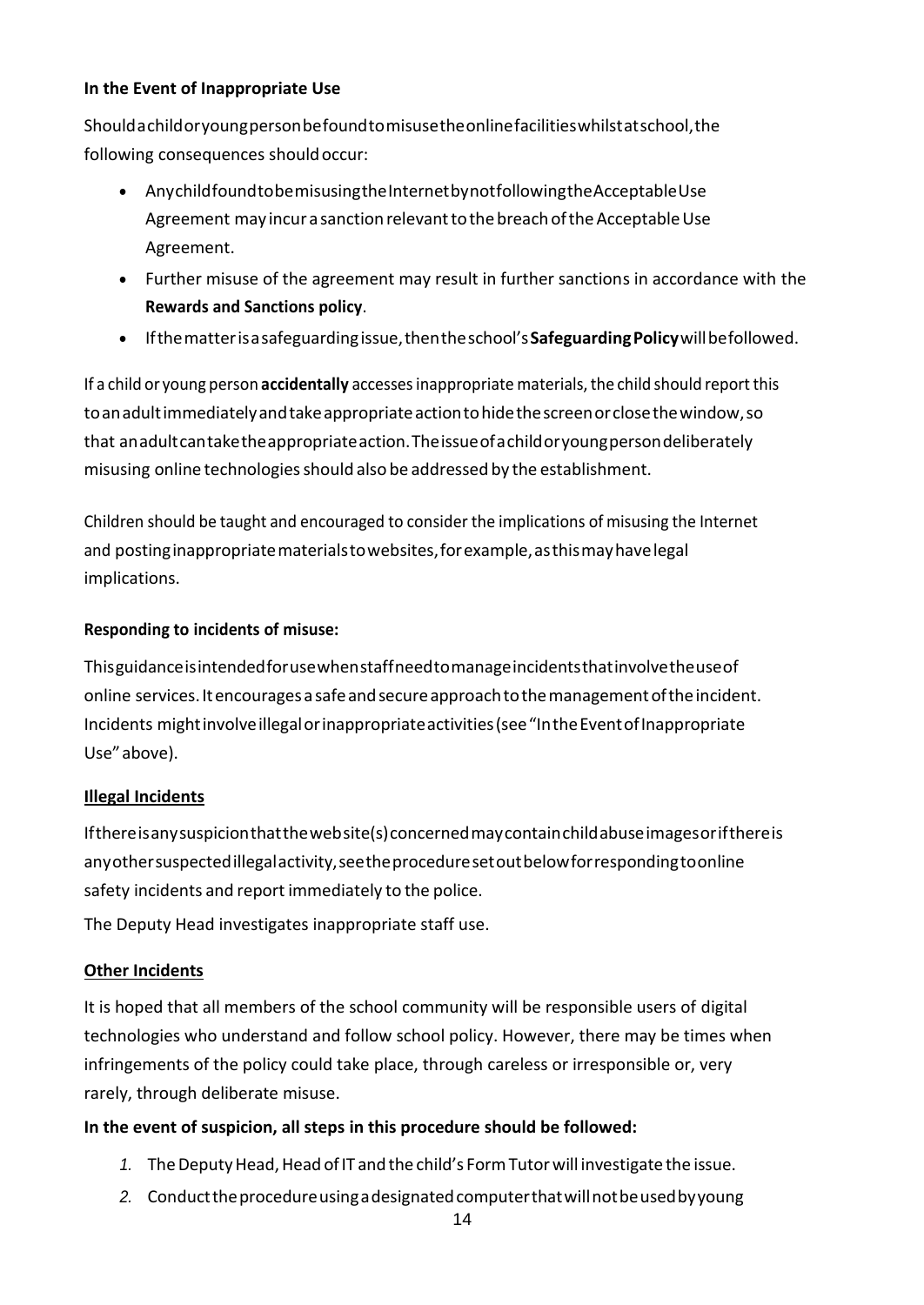people and ifnecessary can be taken offsite by the police should the need arise.Use the same computer for the duration of the procedure.

- *3.* It is important to ensure that the relevant staff should have appropriate Internet access to conduct the procedure, but also that the sites and content visited are closely monitored and recorded (to provide further protection).
- 4. Record the URL of any site containing the alleged misuse and describe the nature of the content causing concern. It may also be necessary to record and store screenshots ofthecontentonthemachinebeingusedforinvestigation.Thesemaybeprinted, signedandattachedtotheform(exceptinthecaseofimagesofchildsexualabuse– seebelow).
- *5.* Oncethishasbeencompletedandfullyinvestigated,thegroupwillneedtojudge whetherthisconcernhassubstanceornot.Ifitdoes,thenappropriateactionwill be required and could include thefollowing:
	- Internal response or discipline procedures.
	- Involvement by Local Authority or national/local organisation (as relevant).
	- Police involvement and/oraction.
	- Ifcontentbeingreviewedincludesimagesofchildabuse,thenthemonitoring should be halted and referred to the Police immediately. Other instances to report to the Police wouldinclude:
		- **■** Incidents of 'grooming' behaviour.
		- The sending of obscene materials to achild.
		- Adult material which potentially breaches the Obscene PublicationsAct.
		- Criminally racistmaterial.
		- Other criminal conduct, activity or materials.
	- Isolatethecomputerinquestionasbestyoucan.Anychangetoitsstatemay hinder a later policeinvestigation.

Itisimportantthatalltheabovestepsaretakenastheywillprovideanevidencetrailforthe school and possibly the police and demonstrate that visits to these sites were carried out for child protection purposes. The completed form should be retained by the group for evidence and reference purposes.

#### **Reviewed by: Bob Hammond, Adam Davies and Paul Leaver September 2021**

#### **Next scheduled review: September 2020**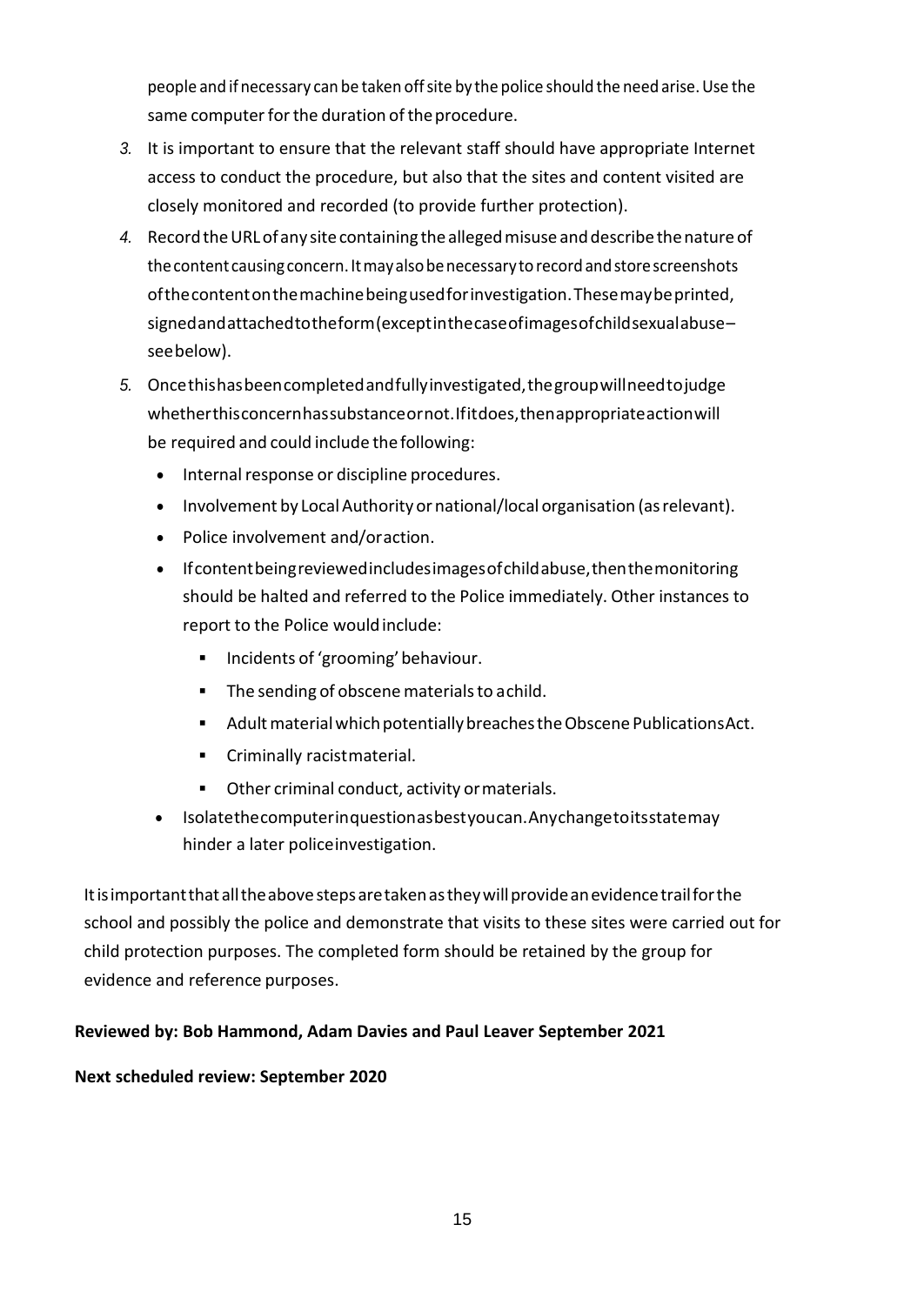# **BEESTON HALL SCHOOL**

#### **Cyberbullying Policy**

#### **Safeguarding and Computing**

Protecting young people in the online world means thinking beyond the school environment. As well as the computer to access the Internet, now many mobile phones and games consoles offer broadband connections.

**Increasingly pupilswill have accessto personal devices not covered bynetwork protection and therefore the emphasis needs to be on educating all users as to the risks involved and their obligation to actresponsibly while online.**

Safeguarding pupils in both the real and virtual world is everyone's responsibility and all staff at Beeston Hall School should be aware of this policy and how to respond to E-safety incidents.

Should be replaced with: The pupils receive a course of six E-safety lessons at the start of each school year and this partly covers aspects of cyber-bullying.

In addition, pupils receive a lesson twice a year covering the Acceptable Use of the Beeston Hall Network. In parts, this also refers to their responsibilities in using the Internet and emails.

All pupils are made aware of the Acceptable Use Agreement and what to do if they have any computing safeguarding concerns.

#### **Procedures for dealing with Inappropriate/Illegal Internet Access or Material**

If staff or pupils discover unsuitable websites, this should be immediately reported to the Head of PastoralCarewho,inliaisonwiththeHeadmasterandHeadofComputingwillconsidera referralto the Internet Watch Foundation (IWF) and the Police.

#### **What to do in the event of discovery of illegal material:**

- Seek immediate and specific advice from the Deputy Head Pastoral who will consult with the Head of Computing and the Headmaster. They may contact the Police or social services, dependent on the severity of the case.
- The Head of Computing will prevent any further access to the material.
- Evidence should be collected from back-up-software, Filter and Monitoring Applications.

• Under no circumstances should the Headmaster, Deputy Head Pastoral or Head of Computing attempt to investigate on their own or bring in an outside expert to do so as this may compromise the evidence if a legal case were to result.

In some cases, this may constitute a criminal offenge.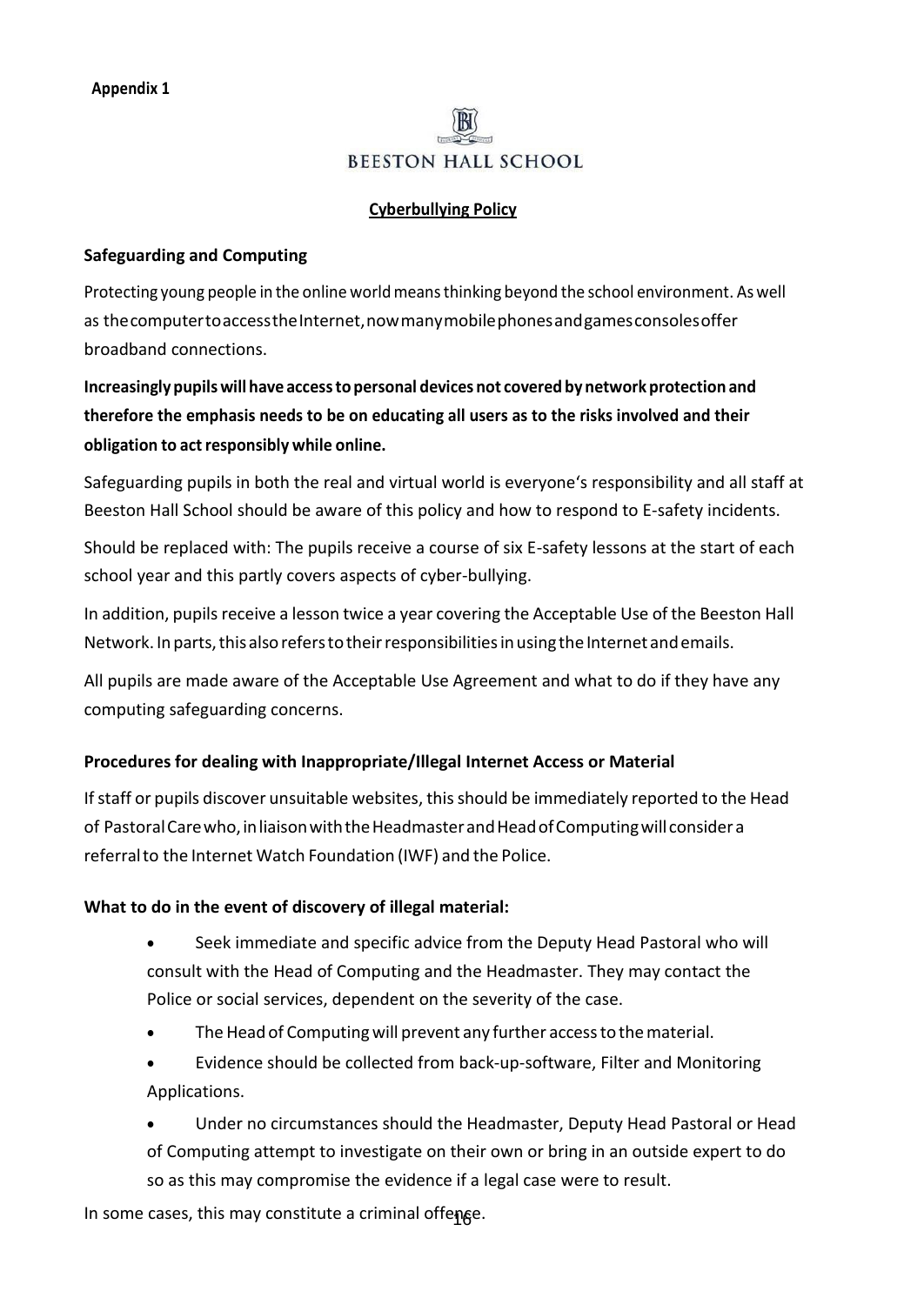#### **Combating Cyberbullying**

Cyberbullying can be defined as 'the use of Information and Communications Technology (ICT), particularly mobile phones and the Internet, deliberately to upset someone else'. It can be an extension of face-to-face bullying, with technology providing the bully with another route to harass their target.

However, it differs in several significant ways from other kinds of bullying: the invasion of home and personal space; the difficulty in controlling electronically circulated messages, the size of the audience, perceived anonymity, even the profile of the person doing the bullying and their target.

Cyberbullying takes different forms: threats and intimidation, harassment or 'cyberstalking' (e.g. repeatedlysendingunwantedtextsorinstantmessages),vilification/defamation;exclusion orpeer rejection, impersonation, unauthorised publication of private information or images and manipulation.

Some cyberbullying is clearly deliberate and aggressive, but it is important to recognise that some incidents of cyberbullying are known to be unintentional and the result of simply not thinking about the consequences.

What may be sent as a joke may not be received as one, and indeed the distance that technology allows in communication means the sender may not see the impact of the message on the receiver. In cyberbullying, bystanders can easily become perpetrators, e.g. by passing on or showing to others, images designed to humiliate, or by taking part in online polls or discussion groups.

They may not recognise themselves as participating in bullying, but their involvement compounds the misery for the person targeted.

'Bystanders' – better termed 'accessories' in this context – who actively support cyberbullying are attributed to the case and the school's Anti- Bullying Policy will apply.

It isimportant that pupils are aware that their actions have severe and distressing consequences, and that participating in such activitywillnot be tolerated. There are features of cyberbullying that differ from other forms of bullying which need to be recognised and considered when determining how to respond effectively.

#### **The key differences are:**

Impact — the scale and scope of cyberbullying can be greater than other forms of bullying. Targets and perpetrators — the people involved may have a different profile to traditional bullies and their targets.

Location  $-$  the 24/7 and any-place nature of cyberbullying.

Anonymity — the person being bullied will not always know who is attacking them.

Motivation  $-$  some pupils may not be aware that what they are doing is bullying. Evidence—unlikeotherformsofbullying,thetargetofthebullyingwillhaveevidenceofits occurrence.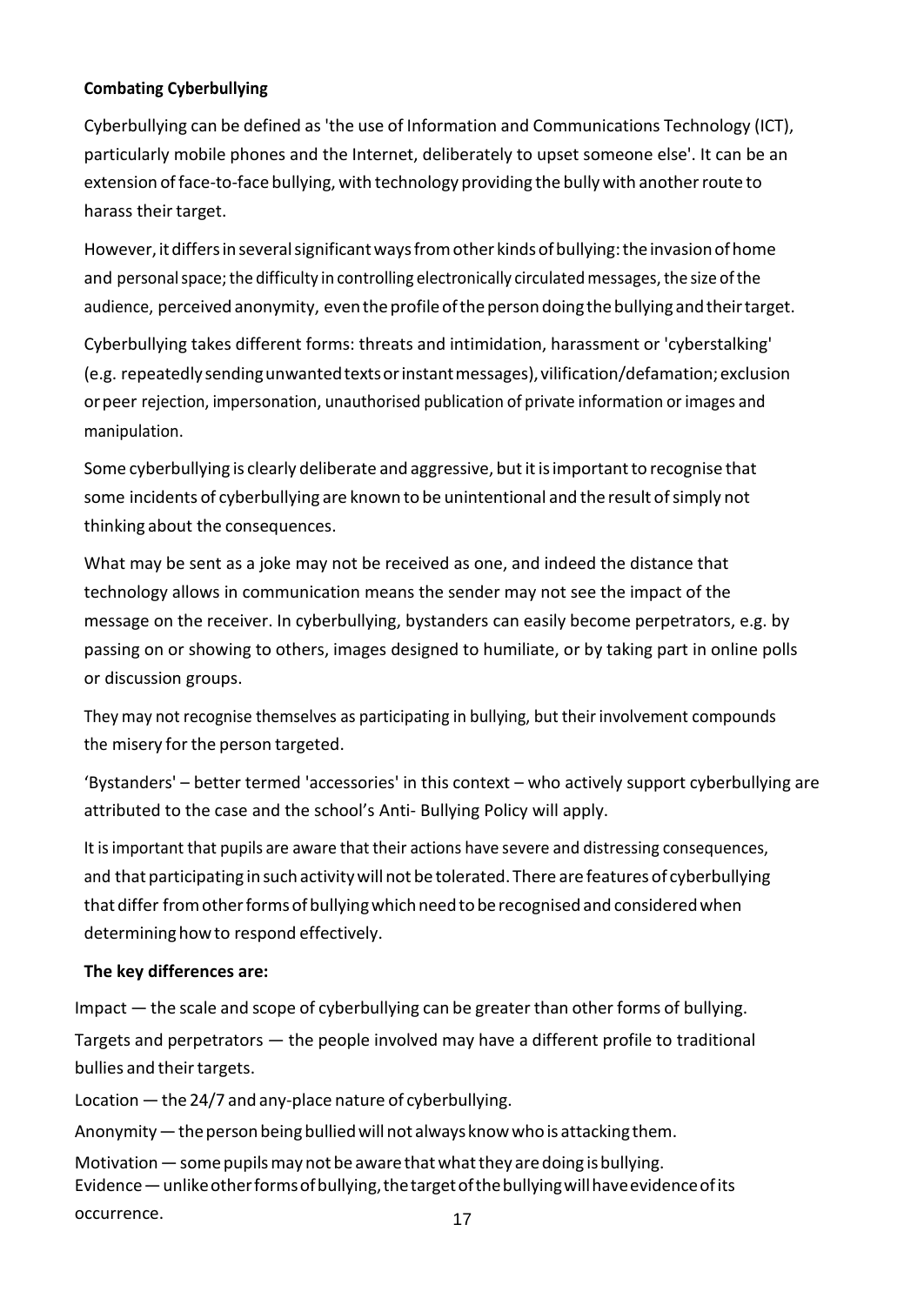#### **Prevention**

We seek to instill values in all members of Beeston Hall School, which should, ideally, preclude all bullying. These are reinforced in our PSHE programme and IT lessons covering E-safety.

These seek to instill respect for others, their property and their individuality. We hope these values underpin ordinary curricular lessons too.

It is crucial to the school's success in dealing with cyberbullying that all members of the community are made aware that it is unacceptable and should not be tolerated. It is the responsibility of all members of the community to act if they are aware of it happening. To remain silent is to condone the action of the bully. On the school website is information for parents and carers about cyberbullying and how they can help.

#### **Process**

Information is crucial to dealing with the problem. Those who feel that they are being bullied, or who arewitnessestowhattheybelieveisbullying/cyberbullying,shouldalwaystellamemberofstaff.

Advice, support and counselling will be offered to all parties involved, and, if necessary, their parents.

While recognising that both victim and bully need help, we do not adopt a 'no blame' position.

Ifapupilreceivesanabusivee-mailortext,theyshouldreportthemattertoamember of staff assoon aspossible.

The case will be taken up by the relevant Form Tutor.

- The victim's Form Tutor and where necessary the Deputy Head will see the victim and (unless the case is very serious) any witnesses without delay and form an initial view of the allegation:
	- Isthechildsufferingorlikelytosuffersignificantharm?Ifso,theDSL will be informed, and the safeguarding procedure will take place.
	- The nature of the incident/s physical? verbal? exclusionary? Etc.
	- Isit a "one-off" incident involving an individual or a group?
	- Isit part of a pattern of behaviour by an individual or a group?
	- Has physical injury been caused? Who should be informed the Headmaster? Parents? The school's Designated Safeguarding Lead? Social Services? Thepolice?
	- Can the alleged bully be seen on a no-names basis?
	- What is the likely outcome if the complaint proves to be correct?

#### **Sanctions**

Inpractice,thesanctionsappliedrangefromaverbalwarningorabanonuseoftheschool's computer network to a temporary or permanent exclusion, depending on the gravity of the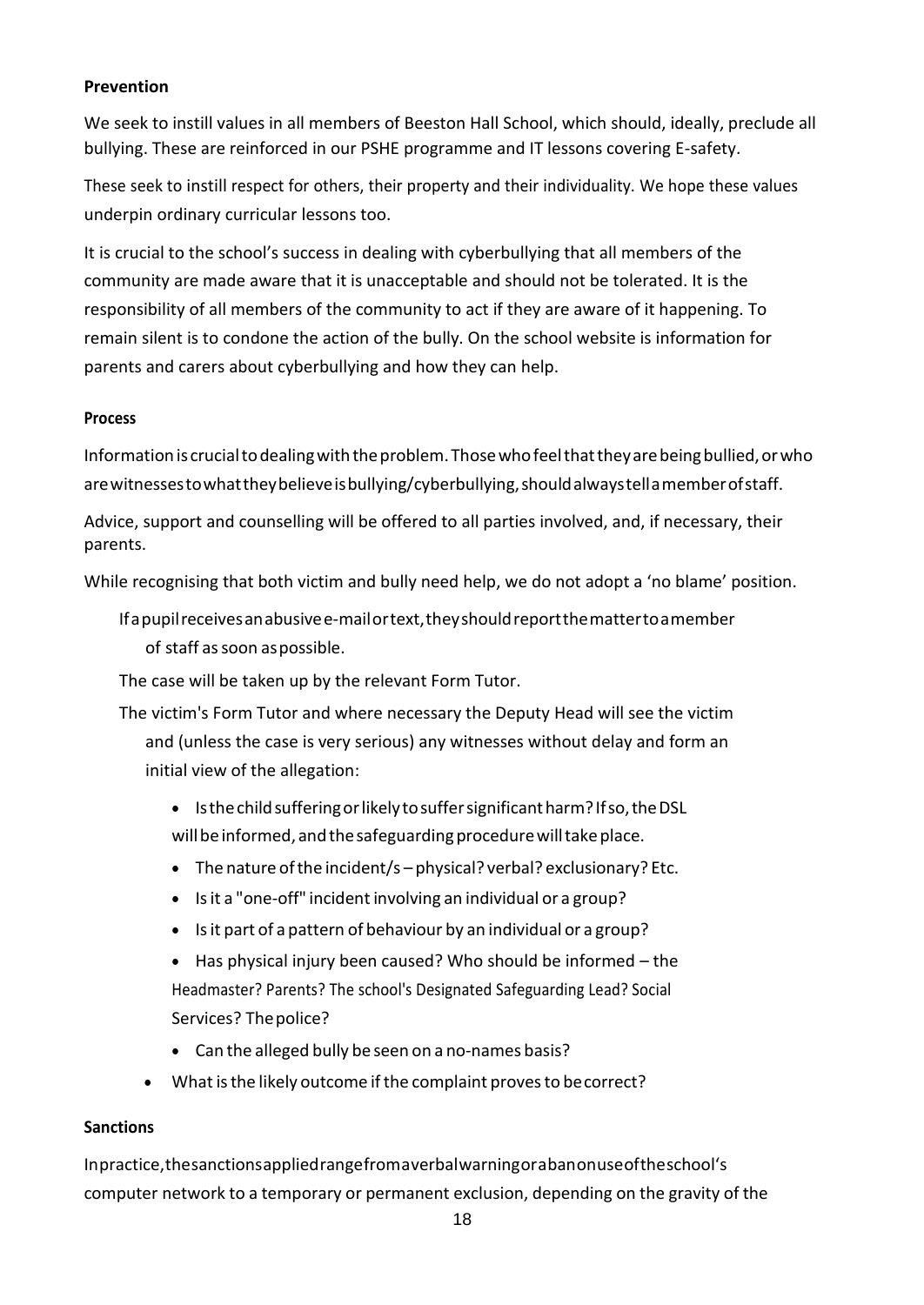offence and the pupil's previousrecord with reference to bullying/cyberbullying.

The aim of sanctions is to:

- Helpthepersonharmedtofeelsafeagainandbeassuredthatthebullyingwillstop.
- Holdtheperpetratortoaccount,gettingthemtorecognisetheharmcausedand deter them from repeating the behaviour.
- Demonstrate to the school community that cyberbullying is unacceptable and that the school has effective ways of dealing with it, thus deterring others from behaving similarly.

When cyberbullying is investigated, reference will be made to the Acceptable Use Agreement.

Technology-specific sanctions for pupils engaged in cyberbullying behaviour could include limiting Internetaccessforaperiodorremovingtherighttobringamobilephoneintoschool (althoughissues of child safety will be considered in relation to the latter).

Cyberbullyingwillhaveanimpactontheeducationandwellbeingofthepersonbeingbullied,and the physical location of the bully at the time of their action is irrelevant in this.

Schools now have broad new powers to discipline and regulate the behaviour of pupils, even when they are offthe schoolsite. These are set outin the Education and Inspections Act 2006. Misconduct of any kind outsideofschoolwillbe amenable to schooldiscipline ifthewelfare of another pupil or the culture or reputation of the school is placed at risk.

# **Staff**

ThereisalsoapossibilitythattheStaffatBeestonHallSchoolcouldbecyberbullied.Ifany member of Staff feels they are being cyberbullied, they shouldlet either of the Deputy Head's know immediately. If the perpetrator is one of the Deputy Head;s, the Headmaster should be informed.

# **Anti-Cyberbullying Code: Advice to pupils**

Advice is giving to Pupils in E-safety lessons, by tutors, in PSHEE and occasionally by lectures and visitors. This is wide in range and may include videos, discussion, talks and activities.

Being sent an abusive or threatening text message or seeing nasty comments about yourself on a website can be really upsetting.

This code gives you five important tips to protect yourself and your friends from getting caught up in cyberbullying, and advice on to how to report it if it does happen.

# **1. SAFE**

Keep safe by being careful not to give out personal information when you're chatting or posting online. Personal information includes your email address, phone number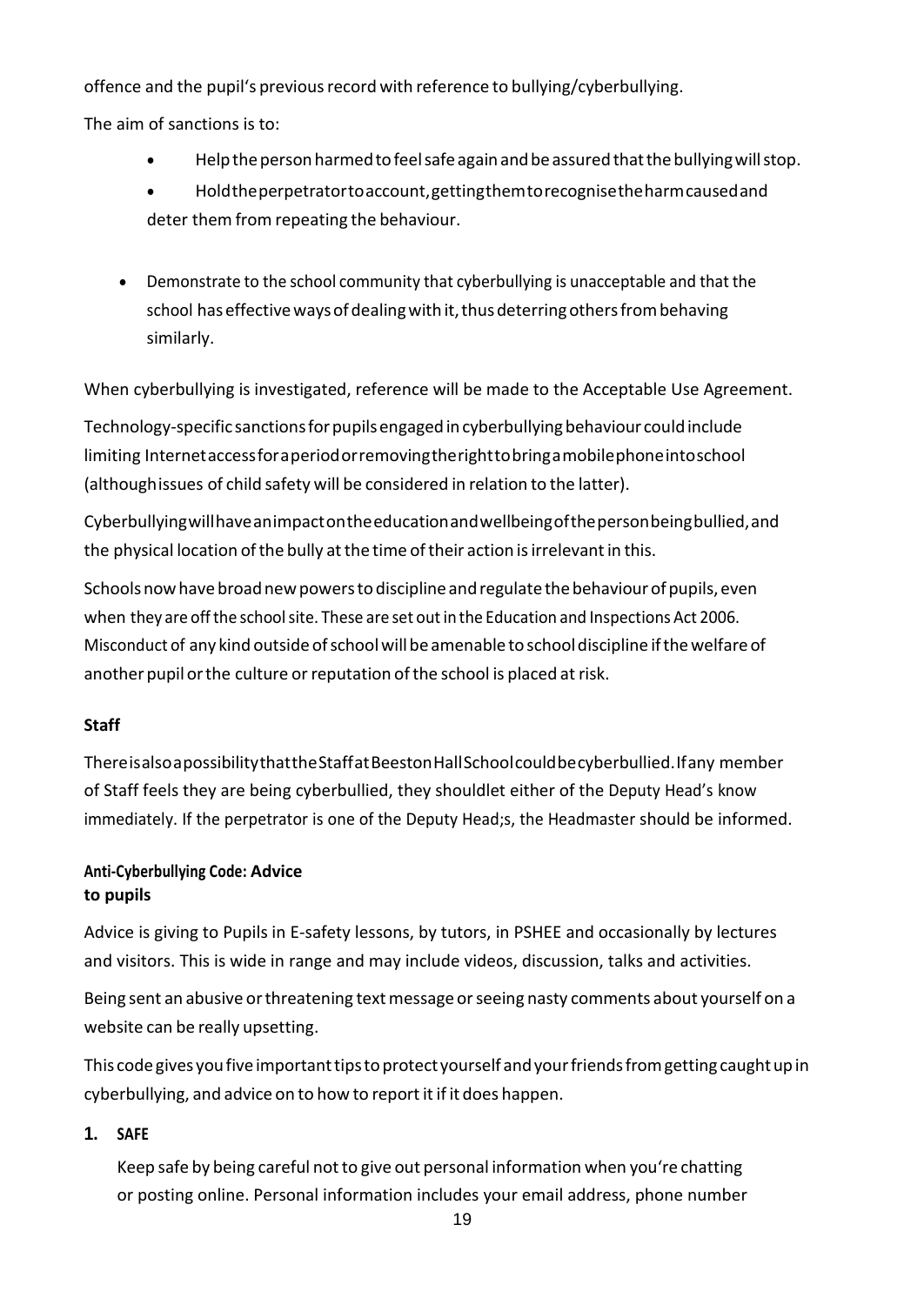and password.

#### **2. MEETING**

Meetingsomeoneyouhaveonlybeenintouchwithonlinecanbedangerous.Onlydo so with your parents' or carers' permission and even then, only when they can be present. Rememberonlinefriendsarestillstrangersevenifyouhavebeentalkingto themforalong time.

#### **3. ACCEPTING**

Accepting emails, instant messages, or opening files, pictures or texts from people you don't know, or trust can lead to problems – they may contain viruses or nasty messages.

#### **4. RELIABLE**

Someone online might lie about who they are and information on the Internet may not be true. Always check information with other websites, books or someone who knows. If you like chatting online, it's best to only chat to your real-world friends and family.

#### **5. TELL**

Tell your parent, carer or a trusted adult if someone or something makes you feel uncomfortable or worried, or if you or someone you know is being bullied online.

**Reviewed:** September **2021**

**Nextreviewdate: Sept 2022**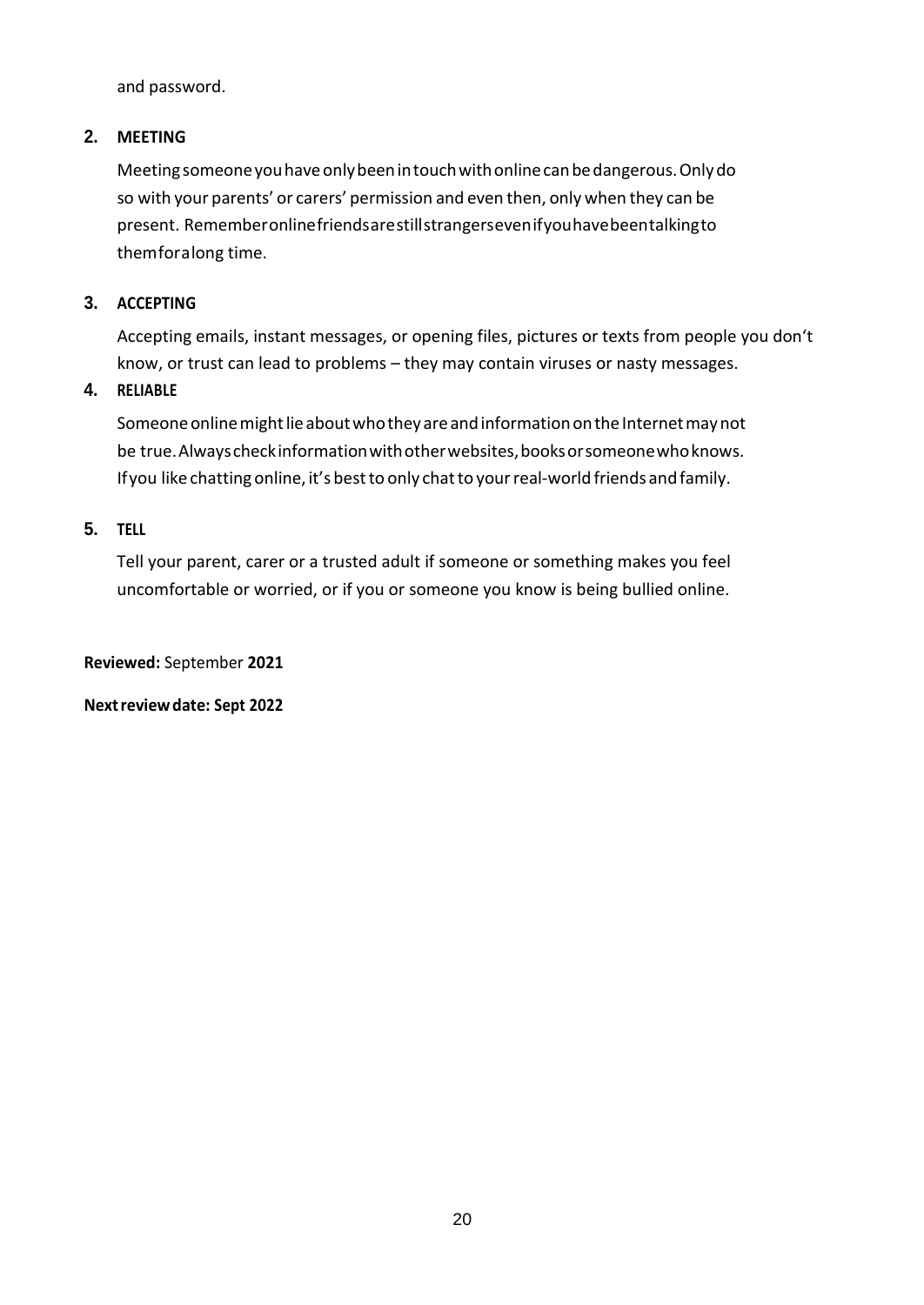# **BEESTON HALL SCHOOL**

#### **BRING YOUR OWN DEVICE (BYOD) AGREEMENT FOR STAFF AND VISITORS**

The school recognises that mobile technology offers valuable benefits to staff from a teaching and learning perspective and to visitors. Our school embraces this technology but requires that it is used in an acceptable and responsible way. This policy is intended to address the use by staff members and visitors to the school of non-school owned electronic devices. For the purposes of this policy the term 'visitors' includes parents, nominated carers and guardians.

Schoolstaffshouldreadthispolicyalongsidethe*AcceptableUseofPersonalMobileDevices Agreement*.

#### **General Guidelines**

All school staff must observe the following guidelines:

- All personal devices are restricted through the implementation of technical solutions that provide appropriate levels of network access;
- Personaldevicesarebroughtintotheschoolentirelyattheriskoftheownerandthe decision to bring the device in to the school lies with the user(and their parents/carers) as does the liability for any loss or damage resulting from the use of the device in school;
- The school accepts no responsibility or liability in respect of lost, stolen or damaged devices while at school or on activities organised or undertaken by the school (the school recommends insurance is purchased to cover that device whilst out of the home);
- Theschoolacceptsnoresponsibilityforanymalfunctionofadeviceduetochangesmade to the device while on the school network or whilst resolving any connectivity issues;
- Theschoolrecommendsthatthedevicesaremadeeasilyidentifiableandhavea protective casetohelpsecurethemasthedevicesaremovedaroundtheschool.Pass-codesor PINs must be set on personal devices to aid security;
- Theschoolisnotresponsibleforthedaytodaymaintenanceorupkeepofthestaff personal device such as the charging of any device, the installation of software updates or the resolution of hardware issues;
- Staffowned devices should not be used for personal purposes during teaching sessions, unless in exceptional circumstances;
- Printing from personal devices will not be possible.

# 21 **Compliance with the General Data Protection Regulation**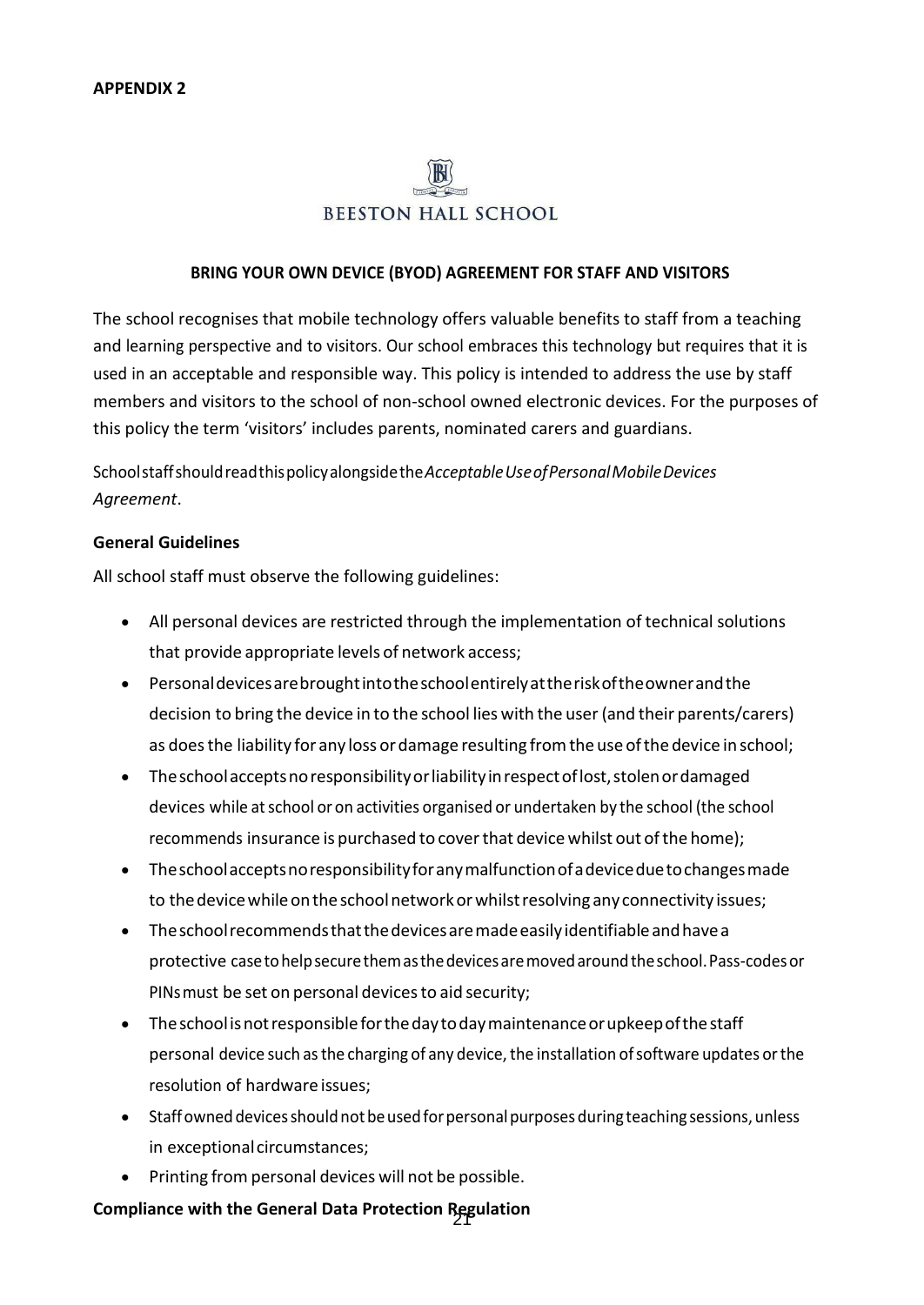Staff compliance with thisBYODpolicy is an important part ofthe school's compliance with the*General DataProtectionRegulation*(GDPRMay2018).StaffmustthereforeapplythisBYODpolicyconsistently with the school's *Data Protection Policy.*

It must be acknowledged that BYOD raises several data protection concerns because the device is ownedbytheuserratherthanthedatacontroller.Theschool,asdatacontroller,willensurethat all processingforpersonaldataremainsincompliancewiththeGDPR.Particularlyintheeventof a securitybreach,thedatacontrollerwillbeabletodemonstratethattheyhavesecured, controlledor deleted all personal data on a device.

Staff must adhere to the following good practice to ensure the risk of data breach is minimised:

- Use a strong password to secure your device;
- Use encryption to store data on the device securely;
- Ensure that accessto the device islocked or data automatically deleted if an incorrect password is input too many times;
- $\bullet$  Ensure that the device automatically locks if inactive for a period;
- Maintain a clear separation between the personal data processed on behalf of the data controller and that processed for the device owner's own purposes, for example, by using different apps for school and personal use.

#### **Support**

The school takes no responsibility for supporting staff's own devices; nor has the school a responsibility for conducting annual PAT testing of personally-owned devices.

# **Compliance, Sanctions and Disciplinary Matters for staff**

Non-complianceofthispolicyexposesbothstaffandtheschooltorisks.Ifabreachofthis policy occurstheschoolwillrespondaccordingtothedisciplinaryproceduresoutlinedinthe Staff Handbook. Guidance will also beoffered.

# **Incidents and Response**

Theschooltakesanysecurityincidentinvolvingastaffmember'sorvisitor'spersonaldevicevery seriously and will alwaysinvestigate a reported incident. Loss ortheft ofthemobile device should be reportedtotheBursar.Databreachesandotherdataprotectionincidentsmustbereportedto,and recorded by, the Bursar as soon as practicably possible.

# **Use of Cameras and Filming Equipment (including mobile phones) by Parents and Guardians**

Parents, guardians or close familymembers(hereafter, parents) arewelcome totake photographs of (andwhereappropriate,film)theirownchildrentakingpartinschoolevents,subjecttothe following guidelines, which the School expects all parents to follow: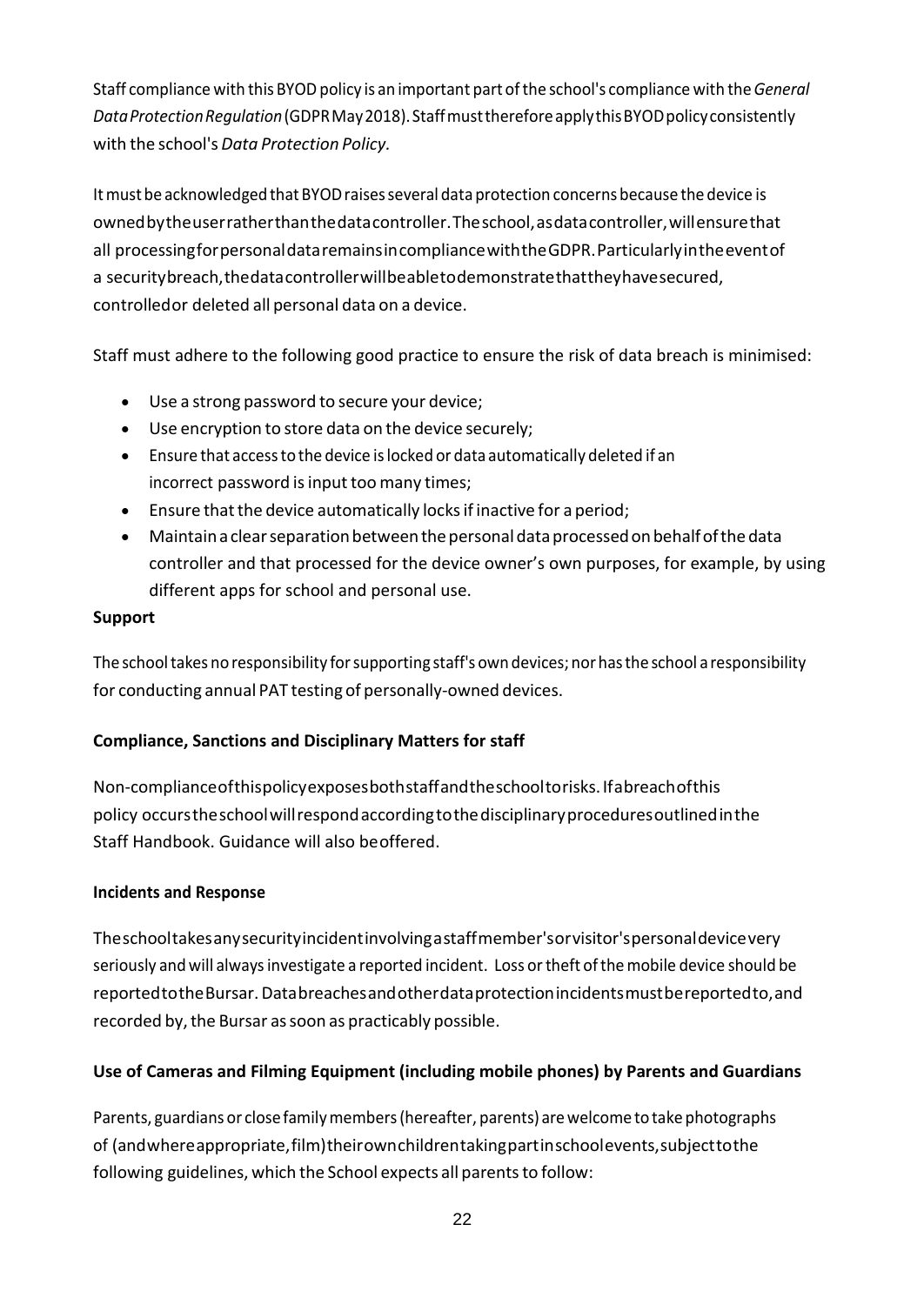- Whenaneventisheldindoors,suchasaplayoraconcert,parentsshouldbemindfulof the needtousetheircamerasandfilmingdeviceswithconsiderationandcourtesyfor cast members or performers on stage and the comfort of others. Flash photography can disturb othersin the audience, or even cause distressforthosewithmedical conditions; The School therefore asks that it is not used at indoor events.
- Parents are asked not to take photographs of other pupils, except incidentally as part of a group shot, without the prior agreement of that pupil's parents.
- Parentsareremindedthatsuchimagesareforpersonaluseonly.Imageswhichmay,expressly or not, identify other pupils should not be made accessible to others via the internet (for example on Facebook or YouTube), or published in any other way.
- Parents are reminded that copyright issuesmay prevent the School from permitting the filming or recording of some plays and concerts. The School will always print a reminder in the programme of events where issues of copyright apply.
- Parentsmaynotfilmortakephotographsinchangingroomsorbackstageduringschool productions, nor in any other circumstances in which photography or filming may potentially embarrass or upsetpupils.
- TheSchoolreservestherighttorefuseorwithdrawpermissiontofilmortakephotographs (at aspecificeventormoregenerally),fromanyparentwhodoesnotfollowthese guidelines, or is otherwise reasonably felt to be making inappropriate images.
- The School sometimes records plays and concerts professionally (or engages a professional photographer or film company to do so), in which case CD, DVD or digital copies may be made available to parents for purchase. Parents of pupils taking part in such plays and concerts will be consulted if it is intended to make such recordings available more widely.
- Parentsreservetherighttooptoutoftheirchild/children(a)beingphotographedor (b) identifiable images of their child being used in publicity material.
- The School may, at any event, refuse to allow the taking of photographs or film. Though comprehensive, this policy cannot be guaranteed to cover every eventuality. Under all circumstances, however, the safeguarding of the children in the school's care is paramount.

**Reviewed: September 2021 Next review: September 2022**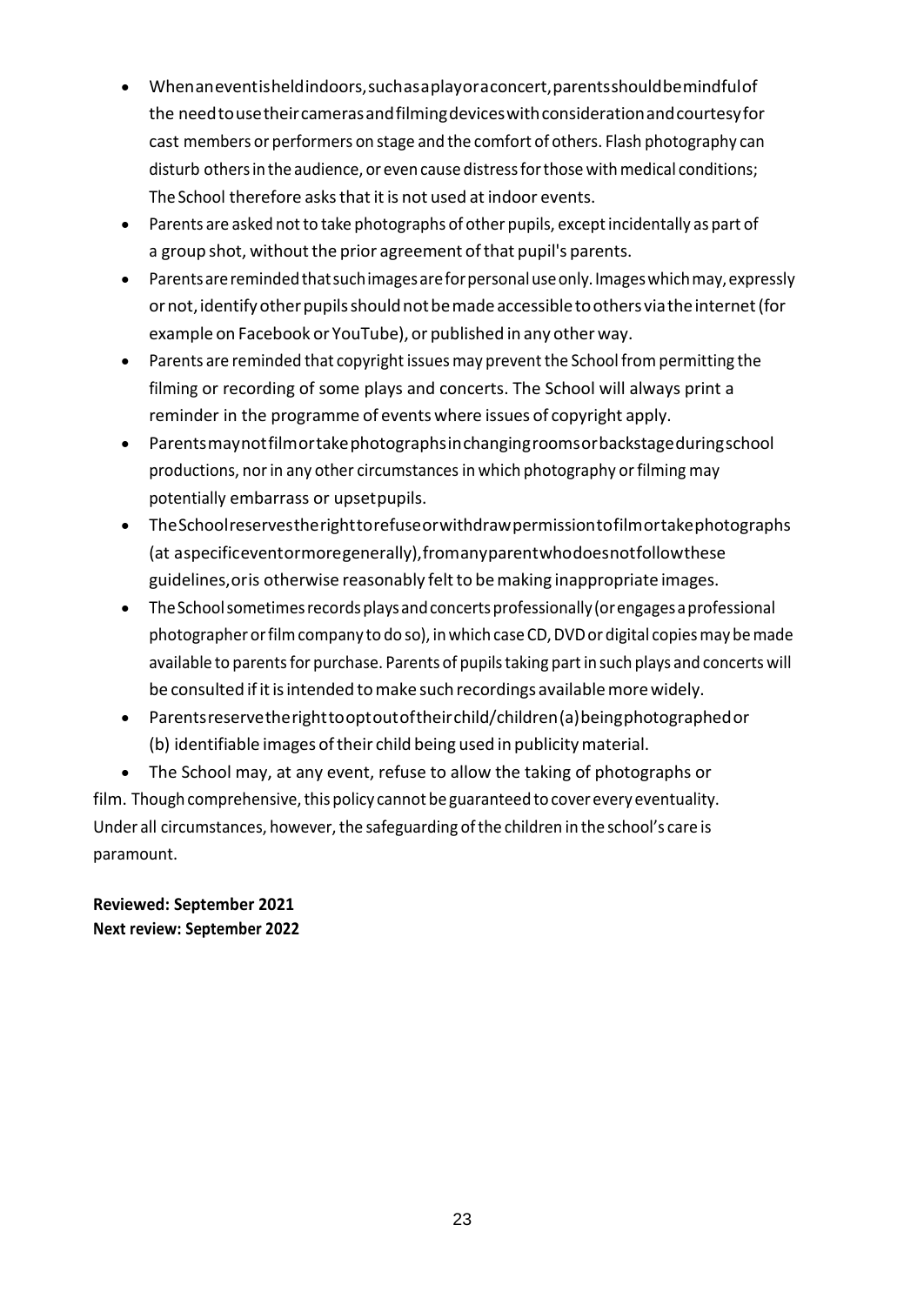

#### **Appendix 3**

#### **ACCEPTABLE USE OF PERSONAL MOBILE DEVICES AGREEMENT**

Weasaschoolacceptandaregratefulforthestaffprovision(shouldtheywish)oftheirownmobile devices inassistingwiththeefficientoperationoftheschool.However,allstaffmustacceptthatthe safeguardingof both pupils and stafftakes prioritywhen personalmobile devices are used.

When reading and signing this agreement staff understand that the primary purpose of having their personal mobiledeviceatschooliseducationalandthatthisisirrespectiveofwhetherthedeviceisschool-owned/ provided or personallyowned.

This Acceptable Use Agreement sits alongside a range of polices including, but not limited to, the Safeguarding Policy, the IT Policy, the Bring Your Own Device Agreement, policies around theft or malicious damage and the Pastoral Care Policy. Please also be aware that teaching about the safe and appropriate use of mobile technologies is included in the online safety education programme as part of the school's provision for PSHEE and Computing.

#### **For completion by all staff:**

I understand and accept the following points which govern the use of personalmobile and internetenabled devices(to include phones,tablets, cameras and othersimilar electronic devices) atschool orin connection with schoollife.

I acceptmobile devices are useful additionsto the education and safemanagement of children in Beeston Hall'scareshouldIwishtousethem,butwiththeprovisoofutmostcaution,forthesafeguardingofmyself as well as children in my care. I agree with and accept that:

- Mobile devices are never to be taken into the Pre-Preparea (under EYFS guidelines) or any area where Pre-Prep children may be present.
- Mobile devices are never to be taken into the changing rooms.
- Mobiledevicesaretobekeptoutofsight-ineitherapocketorabag,alockedcupboardor staff pigeonholes when not in use for school-related reasons.
- Staff-owned mobile phone devices should not be used for personal purposes during teaching sessions.
- Mobile phone devices must be in silent mode on the school site.
- Mobile devices are not to be taken into the boarders' accommodation.
- Mobile phones may only be answered in areas where there are no children present i.e.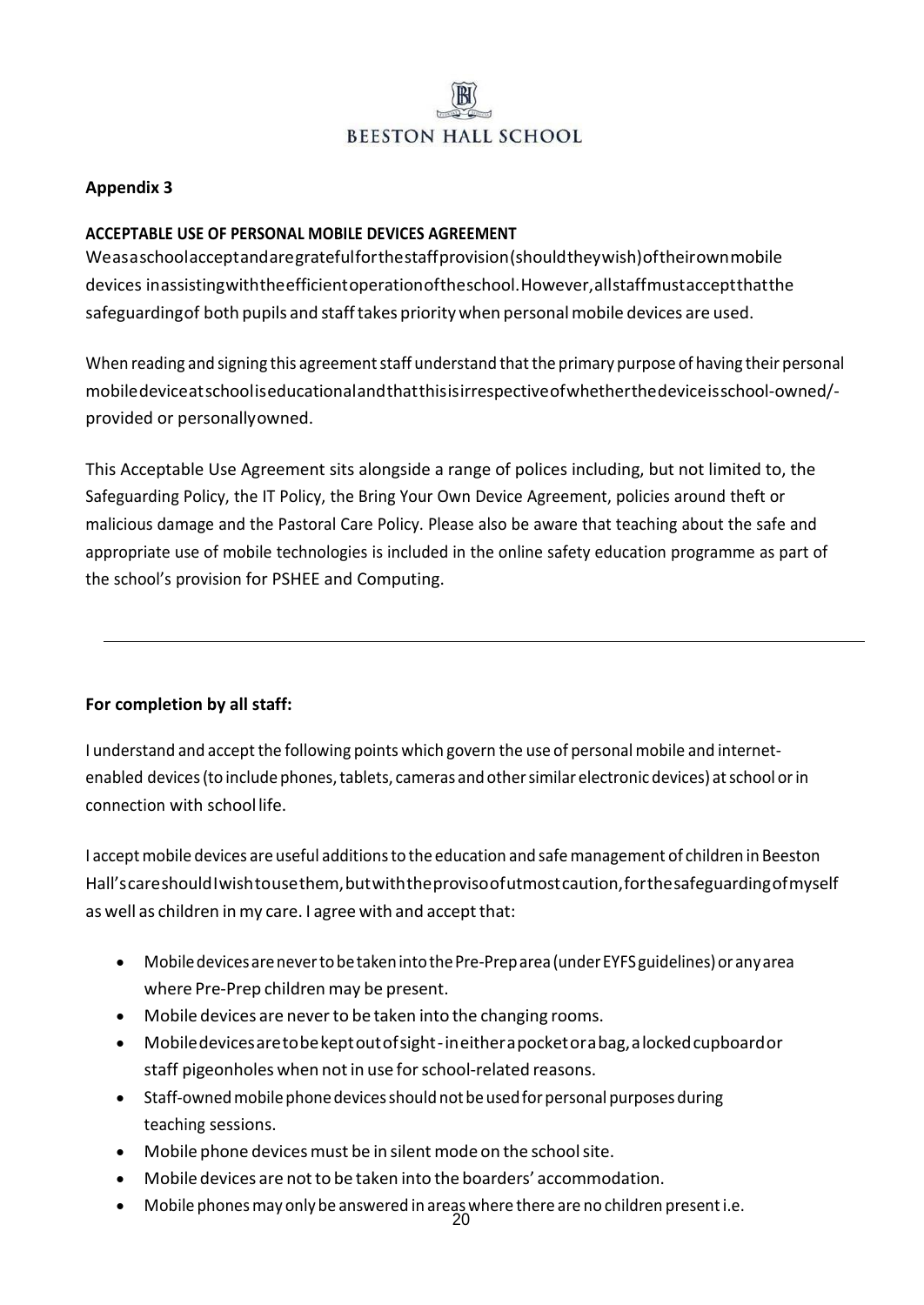Common Room, staff workroom, maintenance area or office.

- Any photograph taken of a child/children using a personalmobile device during school duties will be deleted as soon as possible and certainly within 24 hours and children will be notified first of purpose and intention. For the sake of clarity staff must only take pictures or videos that are required for an educational task or activity or school news reporting and marketing. All unnecessary images or videos will be deleted immediately.
- passcode (e.g. pin number or password) should be set and used on the device. Whenever possible, use astrong passcode which must not be shared with anyone. The device must be setto lock automaticallywhenitisinactiveformorethanafewminutes.(Similarly,staffmustalwayslogout of a classroom computer when leaving the room; further detail on that is contained in the Staff Handbook and ITPolicy).

IunderstandthatifIfailtocomplywiththeserequirements,thismayconstituteabreachoftheCodeof Conduct and become a matter subject to disciplinary action.

| Date: |
|-------|
| Role: |